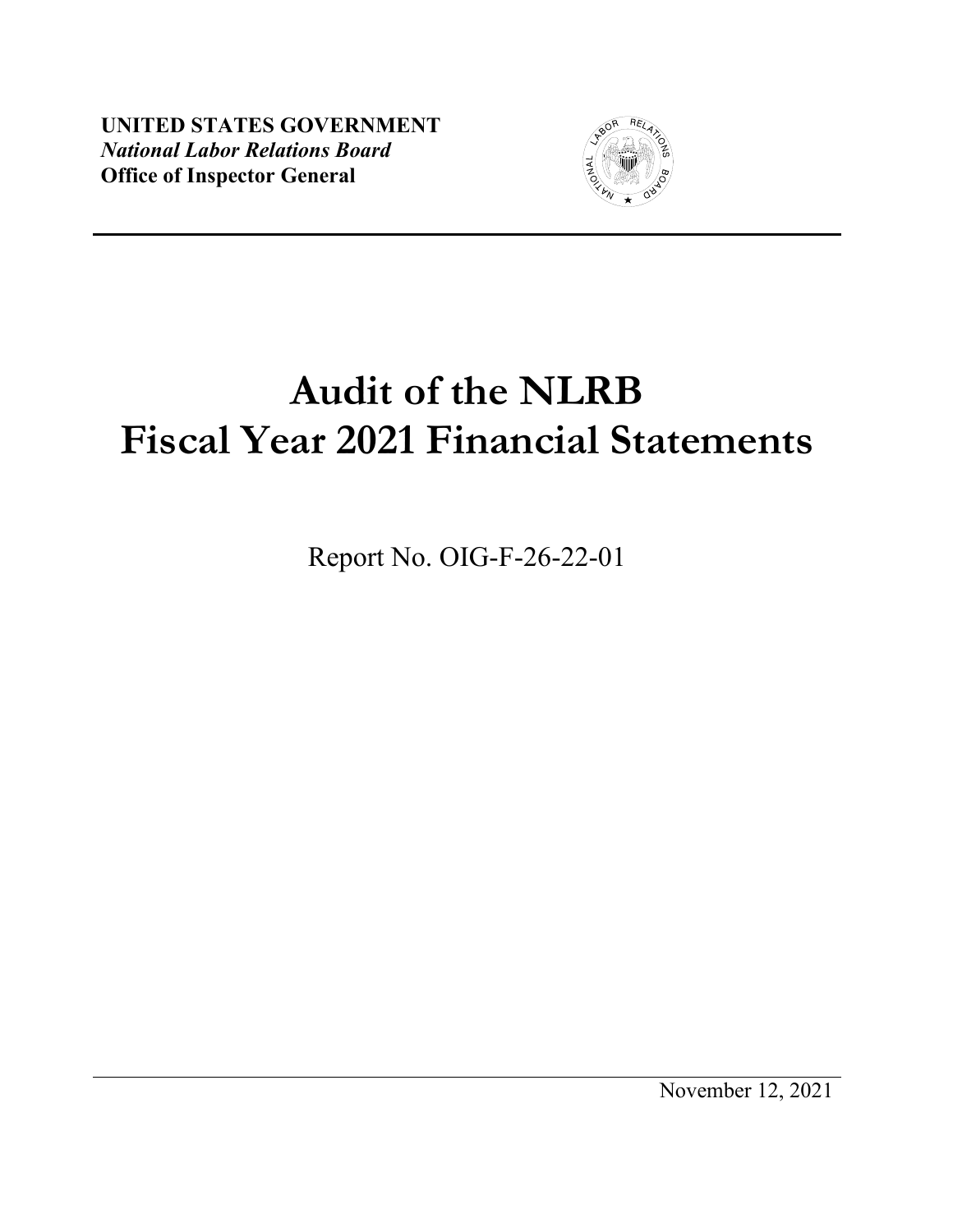## **TABLE OF CONTENTS**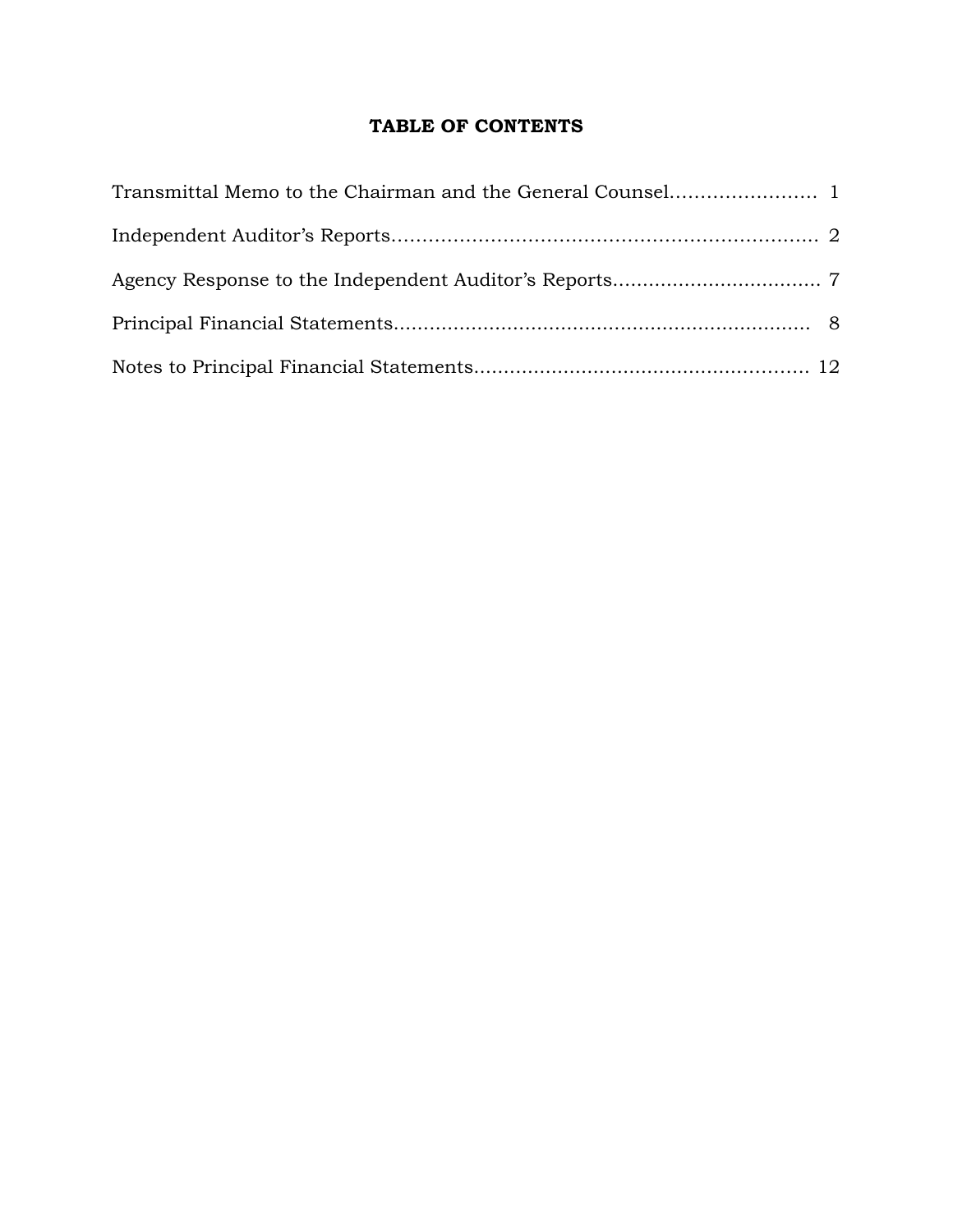

## **Memorandum**

November 12, 2021

To: Lauren McFerran Chairman

> Jennifer A. Abruzzo General Counsel

From: David P. Berry Inspector General

Subject: Audit of the National Labor Relations Board Fiscal Year 2021 Financial Statements (OIG-F-26-22-01)

This memorandum transmits the audit report on the National Labor Relations Board (NLRB) Fiscal Year 2021 Financial Statements.

The Accountability of Tax Dollars Act of 2002 requires the NLRB to prepare and submit to Congress and the Director of the Office of Management and Budget annual audited financial statements. We contracted with Castro & Company, an independent public accounting firm, to audit the financial statements. The contract required that the audit be done in accordance with generally accepted government auditing standards issued by the Comptroller General of the United States and Bulletin 21-04, *Audit Requirements for Federal Financial Statements*, issued by the Office of Management and Budget.

In connection with the contract, we reviewed Castro & Company's report and related documentation and inquired of its representatives. Our review, as differentiated from an audit in accordance with generally accepted government auditing standards, was not intended to enable us to express, and we do not express, opinions on the NLRB's financial statements or internal control or conclusions on compliance with laws and regulations. Castro & Company is responsible for the attached auditor's report dated November 12, 2021, and the conclusions expressed in the report. However, our review disclosed no instances where Castro & Company did not comply, in all material respects, with generally accepted government auditing standards.

We appreciate the courtesies and cooperation extended to Castro & Company and our staff during the audit.

cc: Board CFO CIO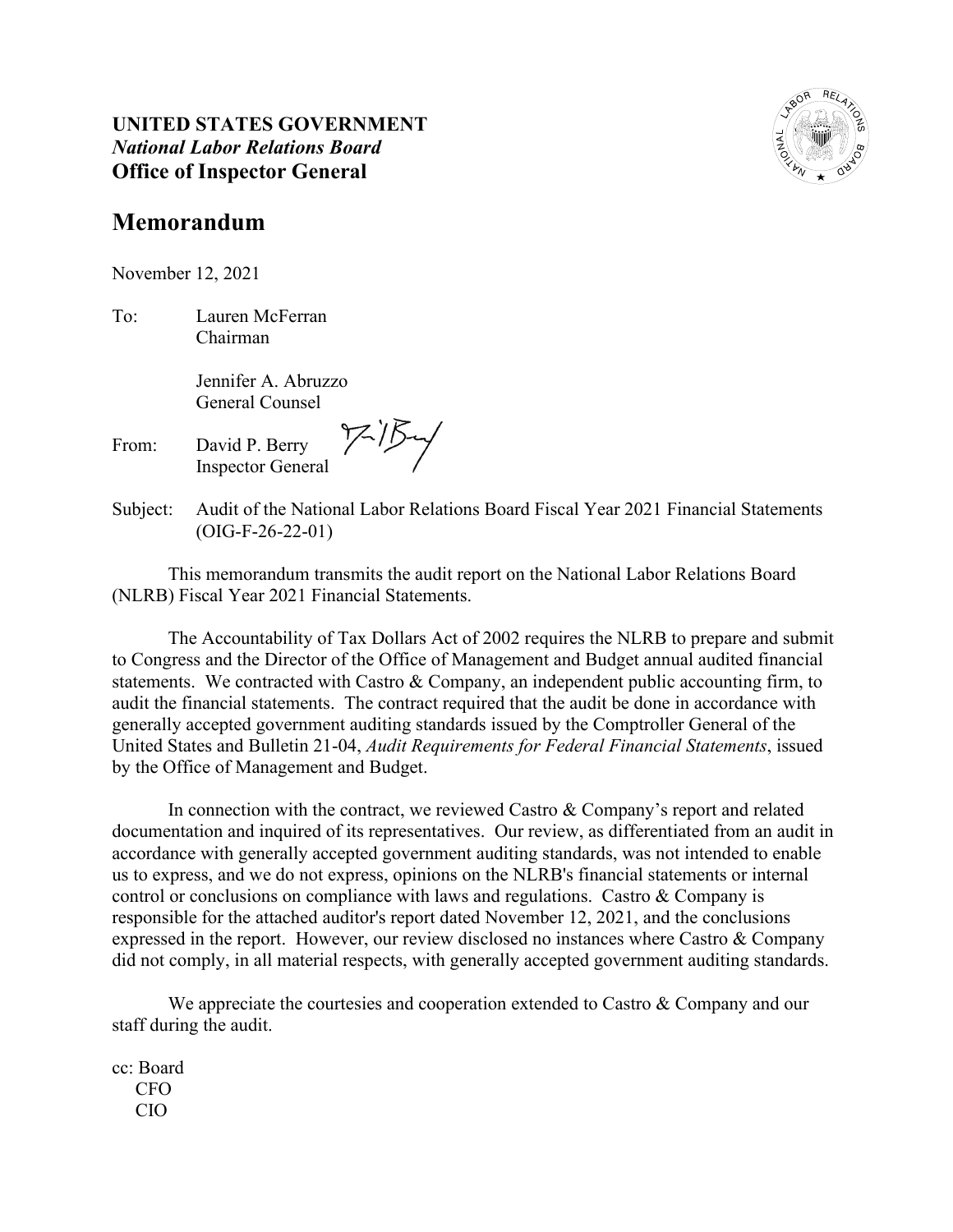

1635 King Street Alexandria, VA 22314 Phone: 703.229.4440 Fax: 703.859.7603 www.castroco.com

### **Independent Auditor's Report on the Financial Statements**

Inspector General National Labor Relations Board

We have audited the accompanying balance sheets of the National Labor Relations Board (NLRB) as of September 30, 2021 and 2020 and the related statements of net cost, changes in net position, and budgetary resources for the fiscal years then ended, and the related notes to the financial statements.

### *Management's Responsibility for the Financial Statements*

Management is responsible for the preparation and fair presentation of these financial statements in accordance with U.S. generally accepted accounting principles; this includes the design, implementation, and maintenance of internal control relevant to the preparation and fair presentation of financial statements that are free from material misstatement, whether due to fraud or error.

## *Auditor's Responsibility*

Our responsibility is to express an opinion on these financial statements based on our audits. We conducted our audits in accordance with the auditing standards generally accepted in the United States of America; the standards applicable to financial audits contained in *Government Auditing Standards*, issued by the Comptroller General of the United States; and Office of Management and Budget (OMB) Bulletin No. 21-04, *Audit Requirements for Federal Financial Statements*. Those standards require that we plan and perform the audits to obtain reasonable assurance about whether the financial statements are free from material misstatement.

An audit involves performing procedures to obtain audit evidence about the amounts and disclosures in the financial statements. The procedures selected depend on the auditor's judgment, including the assessment of the risks of material misstatement of the financial statements, whether due to fraud or error. In making those risk assessments, the auditor considers internal control relevant to the agency's preparation and fair presentation of the financial statements in order to design audit procedures that are appropriate in the circumstances, but not for the purpose of expressing an opinion on the effectiveness of the agency's internal control. Accordingly, we express no such opinion. An audit also includes evaluating the appropriateness of accounting policies used and the reasonableness of significant estimates made by management, as well as evaluating the overall presentation of the financial statements. We believe that the audit evidence we have obtained is sufficient and appropriate to provide a basis for our opinion.

## *Opinion on the Financial Statements*

In our opinion, the financial statements referred to above present fairly, in all material respects, the financial position of the NLRB as of September 30, 2021 and 2020, and the related statements of net cost, changes in net position, and budgetary resources for the years then ended in accordance with accounting principles generally accepted in the United States of America.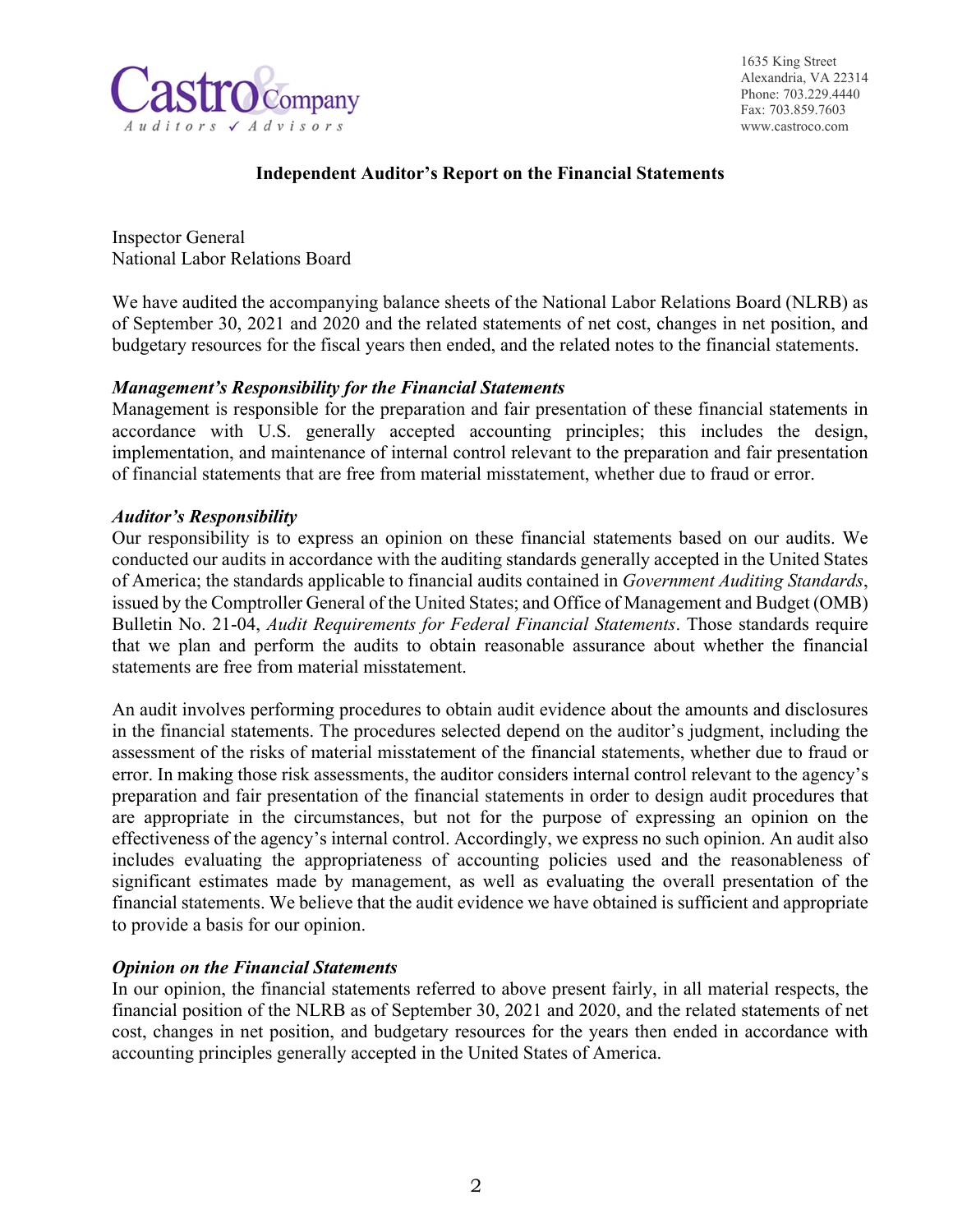Independent Auditor's Report Page 2

#### *Required Supplementary and Other Information*

U.S. generally accepted accounting principles require that the information in the *Required Supplementary Information*, including *Management's Discussion and Analysis*, be presented to supplement the basic financial statements. Such information, although not part of the basic financial statements, is required by the Federal Accounting Standards Advisory Board, who considers it to be an essential part of financial reporting for placing the basic financial statements in an appropriate operational, economic, or historical context. The required supplementary information is the responsibility of management and was derived from, and relates directly to, the underlying accounting and other records used to prepare the basic financial statements. We have applied certain limited procedures to the required supplementary information in accordance with auditing standards generally accepted in the United States of America, which consisted of inquiries of management about the methods of preparing the information and comparing the information for consistency with management's responses to our inquiries, the basic financial statements, and other knowledge we obtained during our audit of the basic financial statements. We do not express an opinion or provide any assurance on the information because the limited procedures do not provide us with sufficient evidence to express an opinion or provide any assurance.

The information presented in the Messages from the Chairman, General Counsel, and Chief Financial Officer, list of Board Members, Other Accompanying Information, and Appendices is presented for purposes of additional analysis and are not required as part of the basic financial statements. Such information has not been subjected to auditing procedures applied by us in the audit of the basic financial statements, and accordingly, we do not express an opinion or provide any assurance on it.

#### *Other Reporting Required by Government Auditing Standards*

In accordance with U.S. *Government Auditing Standards* and OMB Bulletin No. 21-04, we have also issued our reports dated November 12, 2021, on our consideration of NLRB's internal control over financial reporting and the results of our tests of its compliance with certain provisions of laws, regulations, and other matters that are required to be reported under *Government Auditing Standards*. The purpose of those reports is to describe the scope of our testing of internal control over financial reporting and compliance and the results of that testing and not to provide an opinion on the internal control over financial reporting or on compliance. Those reports are an integral part of an audit performed in accordance with U.S. *Government Auditing Standards* and OMB Bulletin 21-04 in considering the NLRB's internal control and compliance and should be read in conjunction with this report in considering the results of our audit.

This report is intended solely for the information and use of management and the NLRB Office of Inspector General, OMB, U.S. Government Accountability Office, and Congress, and is not intended to be and should not be used by anyone other than these specified parties.

Castro 2 Company, LLC

November 12, 2021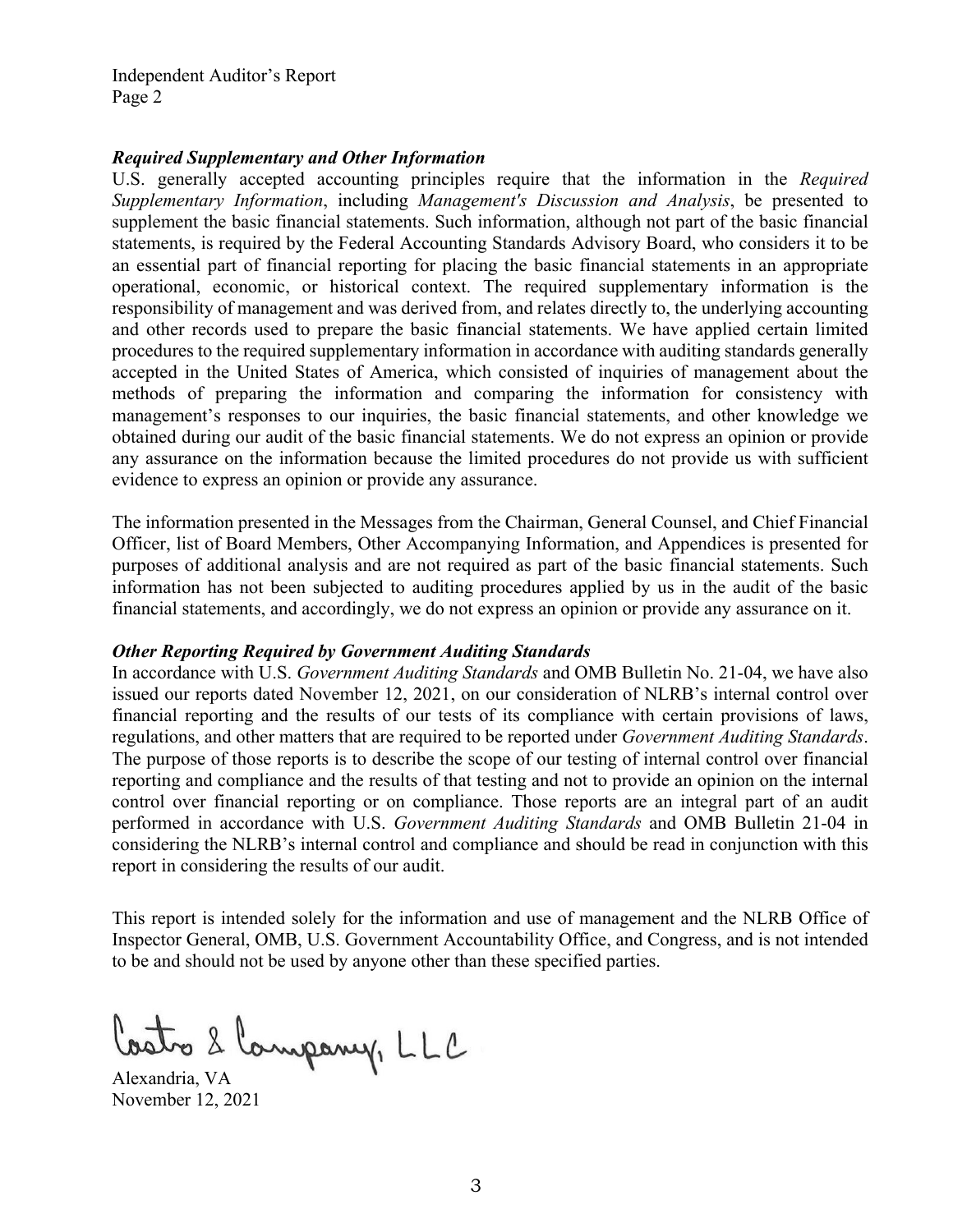

1635 King Street Alexandria, VA 22314 Phone: 703.229.4440 Fax: 703.859.7603 www.castroco.com

## **Independent Auditor's Report on Internal Control over Financial Reporting Based on an Audit of Financial Statements Performed in Accordance with**  *Government Auditing Standards*

Inspector General National Labor Relations Board

We have audited the financial statements of the National Labor Relations Board (NLRB), which comprise the balance sheets as of September 30, 2021 and 2020, and the related statements of net cost, changes in net position, and budgetary resources for the years then ended, and the related notes to the financial statements, and have issued our report thereon dated November 12, 2021. We conducted our audit in accordance with auditing standards generally accepted in the United States of America; the standards applicable to financial audits contained in *Government Auditing Standards*, issued by the Comptroller General of the United States; and Office of Management and Budget (OMB) Bulletin No. 21-04, *Audit Requirements for Federal Financial Statements*.

## **Internal Control Over Financial Reporting**

In planning and performing our audit of the financial statements as of and for the year ended September 30, 2021, we considered NLRB's internal control over financial reporting by obtaining an understanding of the design effectiveness of NLRB's internal control, determining whether controls had been placed in operation, assessing control risk, and performing tests of NLRB's controls as a basis for designing our auditing procedures for the purpose of expressing our opinion on the financial statements, but not to express an opinion on the effectiveness of NLRB's internal control over financial reporting. Accordingly, we do not express an opinion on the effectiveness of NLRB's internal control over financial reporting. We limited our internal control testing to those controls necessary to achieve the objectives described in the OMB Bulletin No. 21-04. We did not test all internal controls relevant to operating objectives as broadly defined by the Federal Managers' Financial Integrity Act of 1982 (FMFIA), such as those controls relevant to ensuring efficient operations.

A deficiency in internal control exists when the design or operation of a control does not allow management or employees, in the normal course of performing their assigned functions, to prevent or detect and correct misstatements on a timely basis. A material weakness is a deficiency, or combination of deficiencies, in internal control, such that there is a reasonable possibility that a material misstatement of the financial statements will not be prevented, or detected and corrected, on a timely basis. A significant deficiency is a deficiency, or a combination of deficiencies, in internal control that is less severe than a material weakness, yet important enough to merit attention by those charged with governance.

Our consideration of internal control over financial reporting was for the limited purposes described in the first paragraph of this section and would not necessarily identify all deficiencies in internal control over financial reporting that might be material weaknesses or significant deficiencies. Given these limitations, during our audit we did not identify any deficiencies in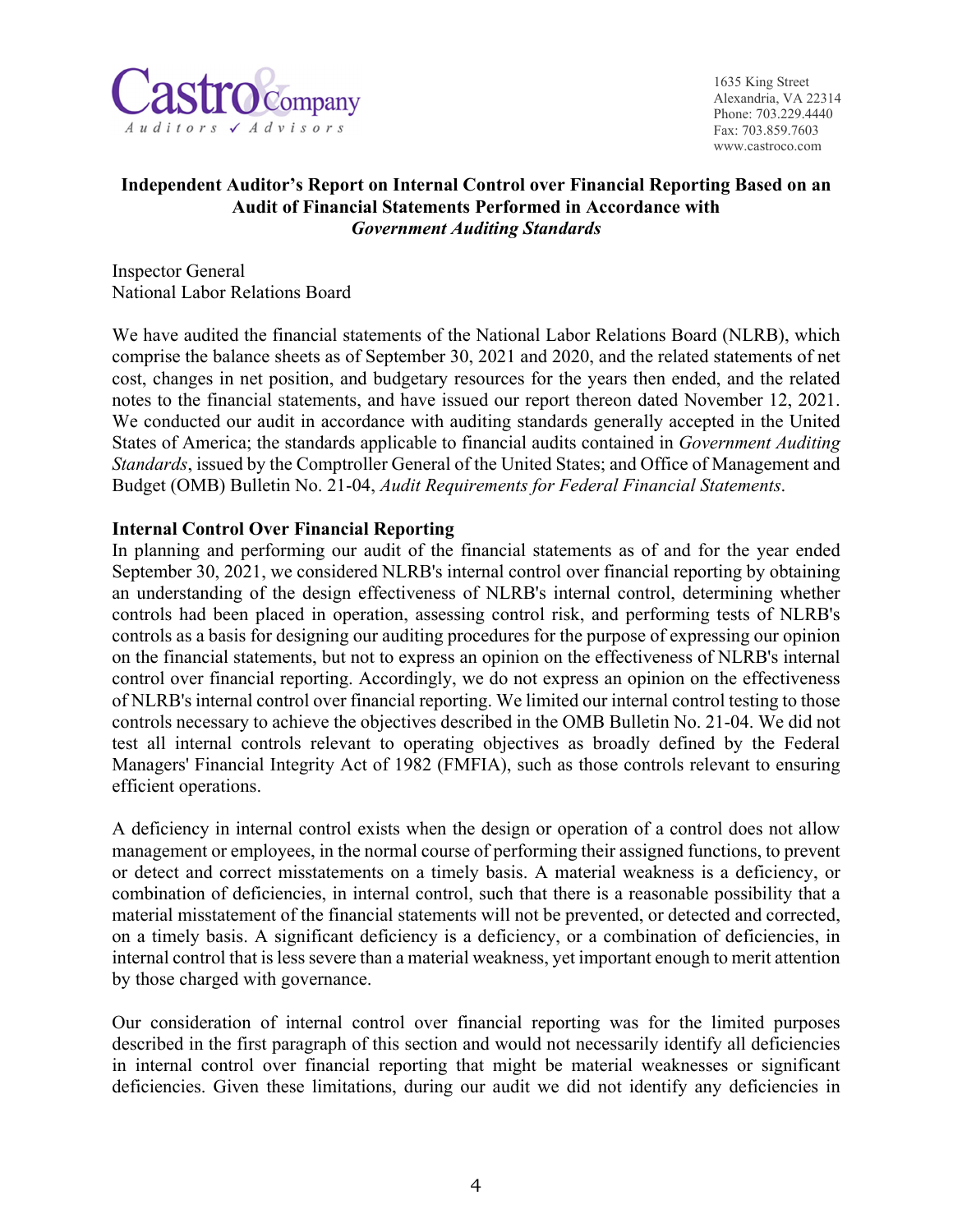Independent Auditor's Report on Internal Control Page 2

internal control that we consider to be material weaknesses or significant deficiencies. However, material weakness or significant deficiencies may exist that have not been identified.

We noted less significant matters involving internal control and its operations which we have reported to NLRB management in a separate letter dated November 12, 2021.

### **Purpose of this Report**

The purpose of this report is solely to describe the scope of our testing of internal control and the result of that testing, and not to provide an opinion on the effectiveness of NLRB's internal control. This report is an integral part of an audit performed in accordance with *Government Auditing Standards* in considering NLRB's internal control. Accordingly, this communication is not suitable for any other purpose.

This report is intended solely for the information and use of the management and NLRB Office of Inspector General, OMB, the Government Accountability Office, and Congress, and is not intended to be and should not be used by anyone other than these specified parties.

Costo 2 Company, LLC

Alexandria, VA November 12, 2021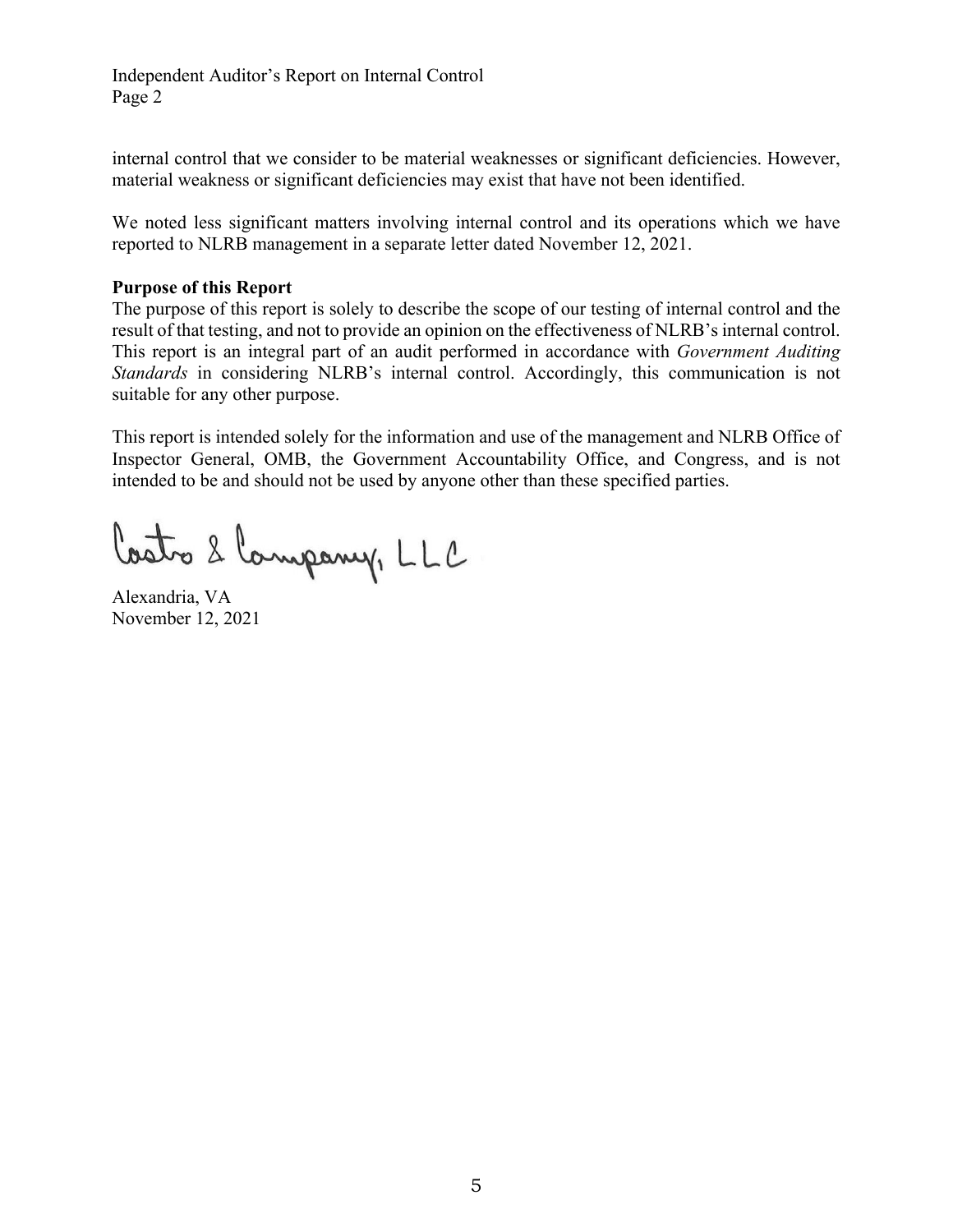

1635 King Street Alexandria, VA 22314 Phone: 703.229.4440 Fax: 703.859.7603 www.castroco.com

## **Independent Auditor's Report on Compliance and Other Matters Based on an Audit of Financial Statements Performed in Accordance with** *Government Auditing Standards*

Inspector General National Labor Relations Board

We have audited the financial statements of the National Labor Relations Board (NLRB), which comprise the balance sheets as of September 30, 2021 and 2020, and the related statements of net cost, changes in net position, and budgetary resources for the years then ended, and the related notes to the financial statements, and have issued our report thereon dated November 12, 2021. We conducted our audit in accordance with the auditing standards generally accepted in the United States of America; the standards applicable to financial audits contained in *Government Auditing Standards*, issued by the Comptroller General of the United States; and Office of Management and Budget (OMB) Bulletin No. 21-04, *Audit Requirements for Federal Financial Statements*.

The management of NLRB is responsible for complying with laws and regulations applicable to NLRB. We performed tests of its compliance with certain provisions of laws and regulations, noncompliance with which could have a direct and material effect on the determination of financial statement amounts, and certain other laws and regulations specified in OMB Bulletin No. 21-04*,* including the requirements referred to in the Federal Managers' Financial Integrity Act of 1982. We limited our tests of compliance to these provisions, and we did not test compliance with all laws and regulations applicable to NLRB.

### **Compliance and Other Matters**

As part of obtaining reasonable assurance about whether the NLRB's financial statements are free from material misstatement, we performed tests of its compliance with certain provisions of laws, regulations, and contracts, noncompliance with which could have a direct and material effect on the determination of financial statement amounts. However, providing an opinion on compliance with those provisions was not an objective of our audit, and accordingly, we do not express such an opinion. The results of our tests of compliance disclosed no instances of noncompliance or other matters that are required to be reported herein under *Government Auditing Standards* or OMB Bulletin No. 21-04.

### **Purpose of this Report**

The purpose of this report is solely to describe the scope of our testing of compliance and the results of that testing, and not to provide an opinion on the NLRB's compliance. This report is an integral part of an audit performed in accordance with *Government Auditing Standards* in considering the NLRB's compliance. Accordingly, this communication is not suitable for any other purpose.

This report is intended solely for the information and use of management and the NLRB Office of Inspector General, OMB, Government Accountability Office, and Congress, and is not intended to be and should not be used by anyone other than these specified parties.

Costro 2 Company, LLC

November 12, 2021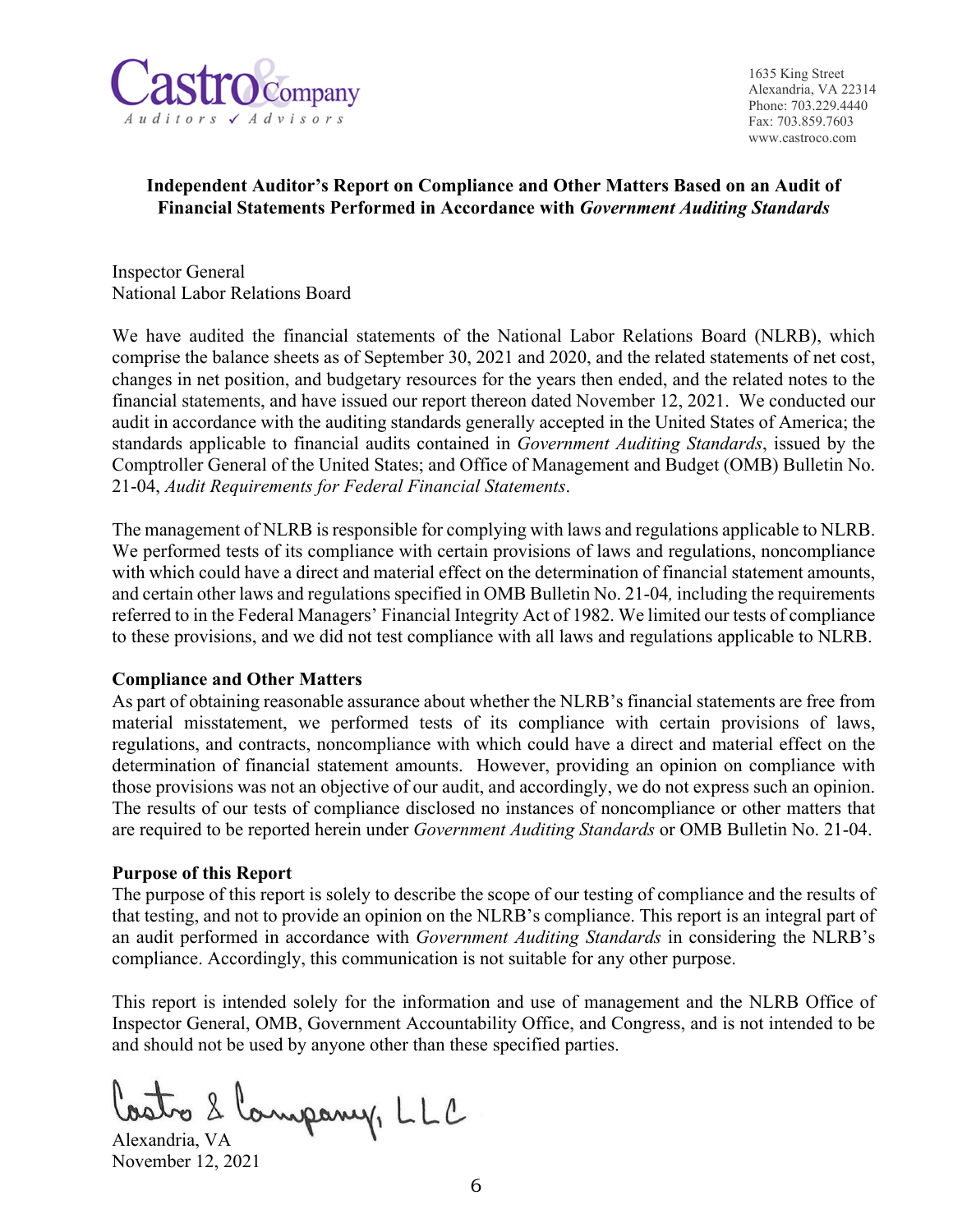

**United States Government** 

 **NATIONAL LABOR RELATIONS BOARD**  1015 Half Street, SE

 WASHINGTON DC 20570 www.nlrb.gov

| Subject: | Response to the Audit of the National Labor Relations Board Fiscal Year (FY)<br>2021 Financial Statements |
|----------|-----------------------------------------------------------------------------------------------------------|
| Date:    | November 12, 2021                                                                                         |
| From:    | Isabel Luengo McConnell, Chief Financial Officer                                                          |
| To:      | David P. Berry, Inspector General                                                                         |

During the FY 2021 Financial Statements audit, the National Labor Relations Board (NLRB) received an unmodified audit opinion on its financial statements. This opinion indicates that the auditors determined that the NLRB's financial statements present fairly, in all material respects, the financial position of the NLRB as of September 30, 2021.

During the past two years, the Office of the Chief Financial Officer's (OCFO) focus has been to address audit findings that were identified in previous audits. The remediation of these previous audit findings has resulted in an unmodified audit opinion with no significant deficiencies or material weaknesses.

The OCFO will continue to support and guide NLRB's management programs and initiatives to ensure that the Agency delivers on its mission effectively and efficiently and provides the best value to the American people.

 $\textsf{ISABEL MCCONNELL}^{\textsf{Digitally signed by ISABE MCCONNELL}}_{\textsf{Data2021.11.12 09:48:23 -05'00'}}$ 

Isabel Luengo McConnell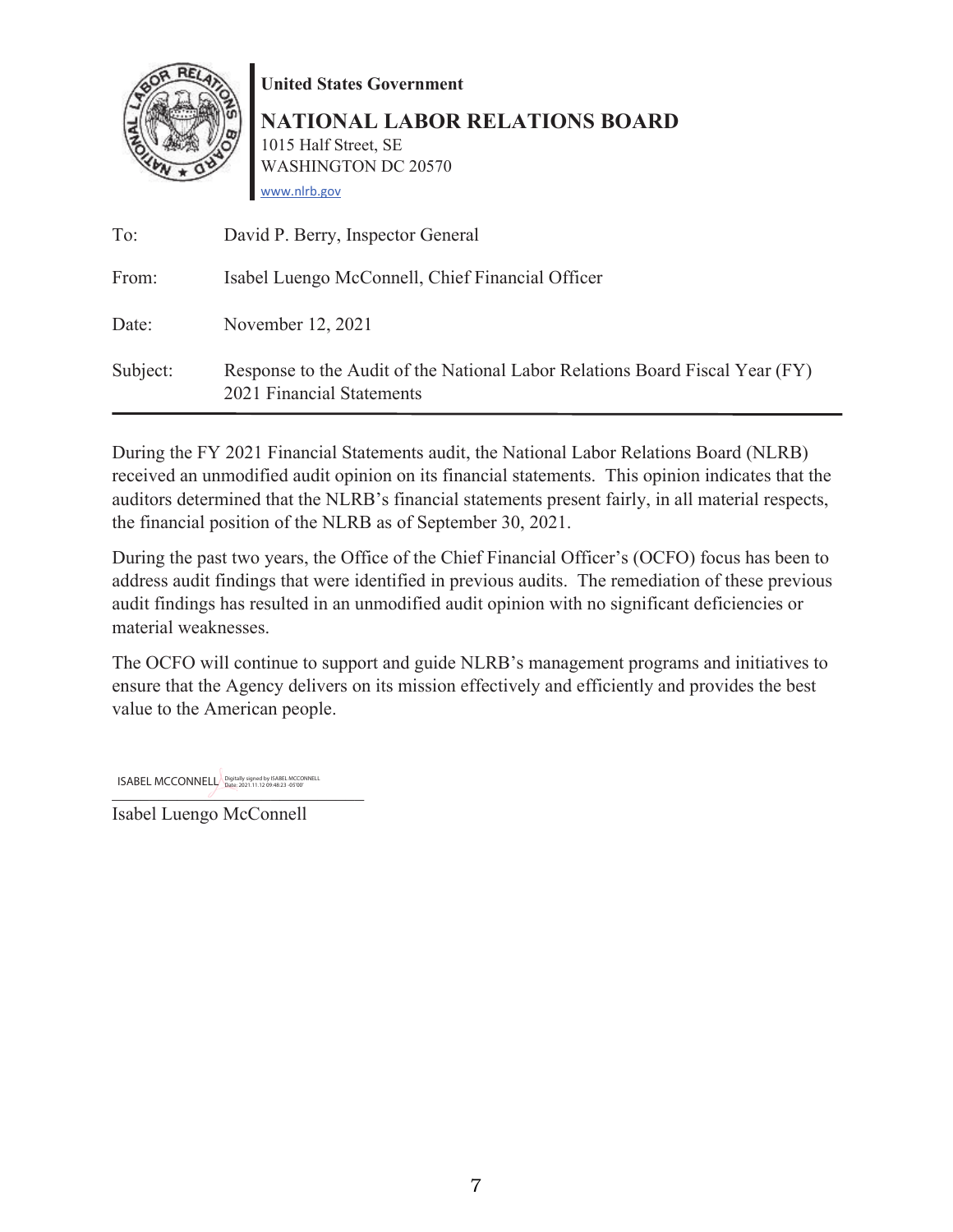# PRINCIPAL FINANCIAL STATEMENTS

# AUDITOR'S REPORTS AND PRINCIPAL FINANCIAL STATEMENTS

## **PRINCIPAL STATEMENTS**

#### **National Labor Relations Board BALANCE SHEETS**

As of September 30, 2021 and 2020<br>(in dollars)

| (in dollars)                                              | 2021             | 2020             |
|-----------------------------------------------------------|------------------|------------------|
| <b>Assets</b>                                             |                  |                  |
| Intragovernmental:                                        |                  |                  |
| Fund Balance with Treasury (Note 3)                       | \$<br>54,910,487 | \$<br>53,065,763 |
| Accounts Receivable, net (Note 5)                         | 67,906           | 0                |
| Advances and Prepayments (Note 4)                         | 1,646            | 28,050           |
| <b>Total Intragovernmental Assets</b>                     | 54,980,039       | 53,093,813       |
| Assets with the Public                                    |                  |                  |
| Accounts Receivable, net (Note 5)                         | 700,291          | 665,283          |
| General Property, Plant, and Equipment, net (Note 6)      | 7,899,517        | 10,430,498       |
| Advances and Prepayments (Note 4)                         | 26,706           | 25,658           |
| <b>Total Assets with the Public</b>                       | 8,626,514        | 11,121,439       |
| Total Assets (Note 2)                                     | 63,606,553       | \$<br>64,215,252 |
| Liabilities                                               |                  |                  |
| Intragovernmental:                                        |                  |                  |
| Benefit Program Contributions Payable                     | \$<br>2,507,334  | \$<br>2,245,912  |
| FECA Liabilities (Note 7)                                 | 48,452           | 176,461          |
| Accounts Payable                                          | 369,796          | 821,290          |
| Total Intragovernmental                                   | 2,925,582        | 3,243,663        |
| Liabilities with the Public                               |                  |                  |
| <b>Accounts Payable</b>                                   | 4,134,546        | 2,834,718        |
| Unfunded Annual Leave (Note 7)                            | 16,448,720       | 16,114,022       |
| Fed Employee Benefits - FECA Actuarial Liability (Note 7) | 497,655          | 2,354,777        |
| Federal Employee and Veteran Benefits Payable             | 372,249          | 341,105          |
| Accrued Funded Payroll & Leave and Payroll Taxes Payable  | 8,106,564        | 7,598,042        |
| <b>Total Liabilities with the Public</b>                  | 29,559,734       | 29,242,664       |
| <b>Total Liabilities</b>                                  | \$<br>32,485,316 | \$<br>32,486,327 |
| Commitments and Contingencies (Note 15)                   |                  |                  |
| <b>Net Position</b>                                       |                  |                  |
| <b>Total Unexpended Appropriations</b>                    | 39,523,320       | 39,359,424       |
| <b>Total Cumulative Results of Operations</b>             | (8,402,083)      | (7,630,499)      |
| <b>Total Net Position</b>                                 | \$<br>31,121,237 | \$<br>31,728,925 |
| <b>Total Liabilities and Net Position</b>                 | \$<br>63,606,553 | \$<br>64,215,252 |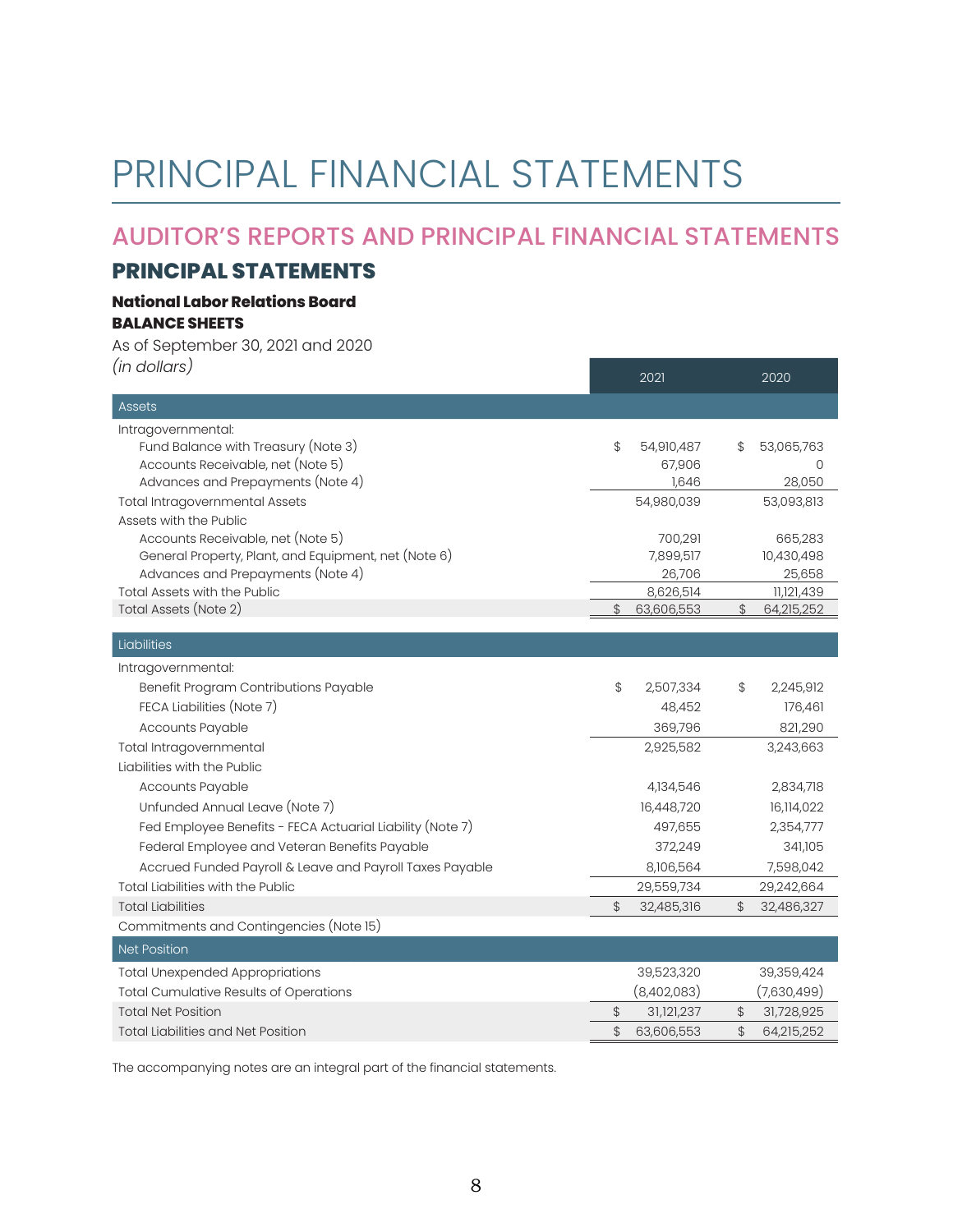### **National Labor Relations Board STATEMENTS OF NET COST**

*For the Years Ended September 30, 2021 and 2020 (in dollars)*

|                                     | 2021          | 2020                        |
|-------------------------------------|---------------|-----------------------------|
| <b>Program Costs</b>                |               |                             |
| Resolve Unfair Labor Practices      |               |                             |
| Net Cost                            | \$258,158,547 | \$259,754,376               |
| <b>Resolve Representation Cases</b> |               |                             |
| Net Cost                            | 28,080,001    | 28,893,669                  |
|                                     |               |                             |
| Costs                               | 286,238,548   | 288,648,045                 |
| Less: Earned Revenue                | (98,171)      | (16, 104)                   |
| Net Cost of Operations              | \$286,140,377 | 288,631,941<br>$\mathbb{S}$ |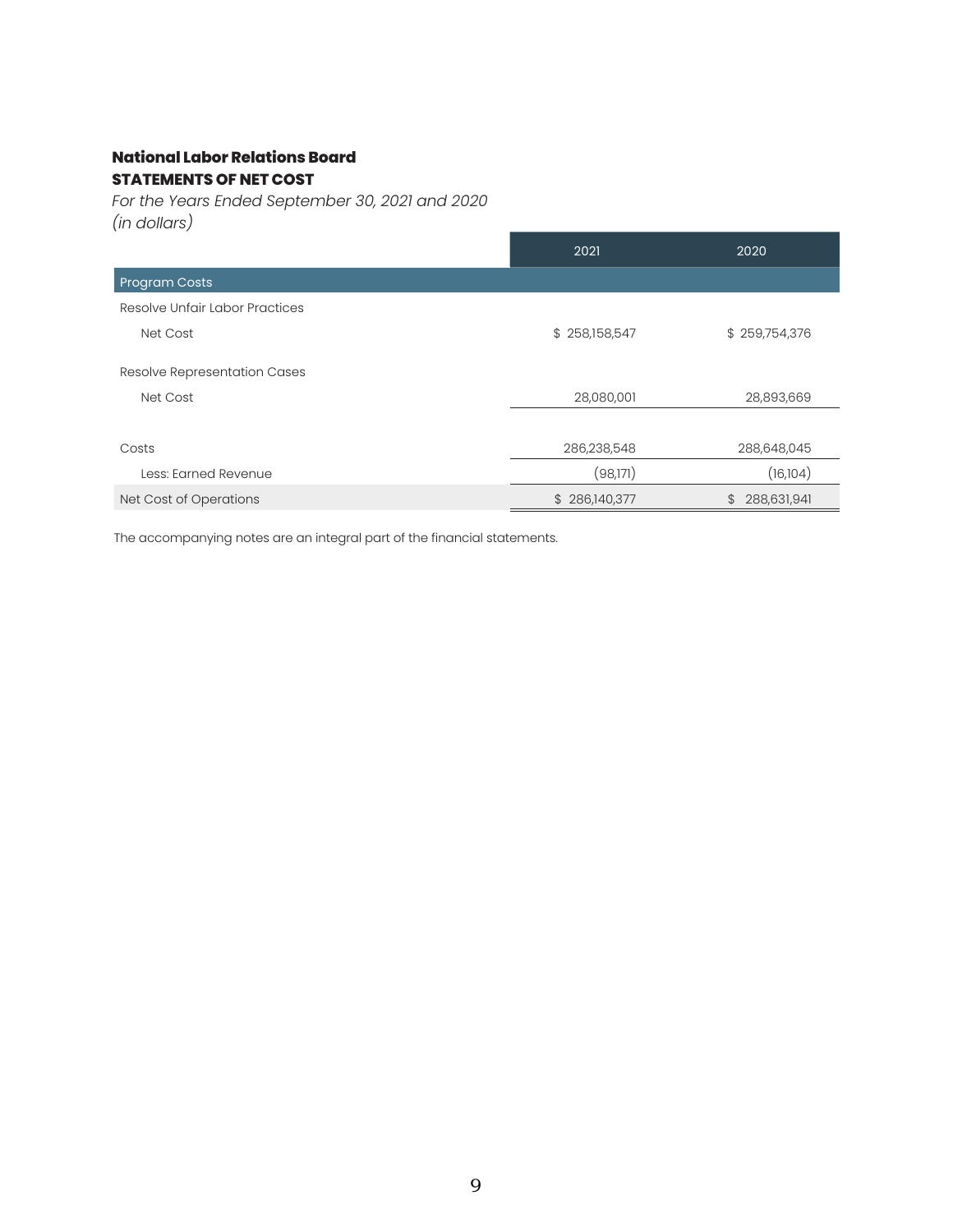## **National Labor Relations Board STATEMENTS OF CHANGES IN NET POSITION**

For the Years Ended September 30, 2021 and 2020 (in dollars)

|                                                 | 2021              | 2020              |
|-------------------------------------------------|-------------------|-------------------|
| <b>Unexpended Appropriations:</b>               |                   |                   |
| Beginning Balance (Note 10)                     | \$<br>39,359,517  | \$<br>38,099,866  |
| <b>Appropriations Received</b>                  | 274,224,000       | 274,224,000       |
| Other Adjustments                               | (1,600,700)       | (1,180,449)       |
| Appropriations Used                             | (272, 459, 497)   | (271, 783, 993)   |
| Change in Unexpended Appropriations             | 163,803           | 1,259,558         |
| <b>Total Unexpended Appropriations: Ending</b>  | \$<br>39,523,320  | \$<br>39,359,424  |
| <b>Cumulative Results of Operations:</b>        |                   |                   |
| Beginning Balances (Note 10)                    | (7,630,592)<br>\$ | (3,323,529)<br>\$ |
| <b>Appropriations Used</b>                      | 272,459,497       | 271,783,993       |
| Imputed Financing                               | 12,909,389        | 12,540,978        |
| Net Cost of Operations                          | (286,140,377)     | (288, 631, 941)   |
| Net Change in Cumulative Results of Operations  | (771, 491)        | (4,306,970)       |
| <b>Cumulative Results of Operations: Ending</b> | (8,402,083)<br>\$ | (7,630,499)<br>\$ |
| <b>Net Position</b>                             | 31,121,237<br>\$  | \$<br>31,728,925  |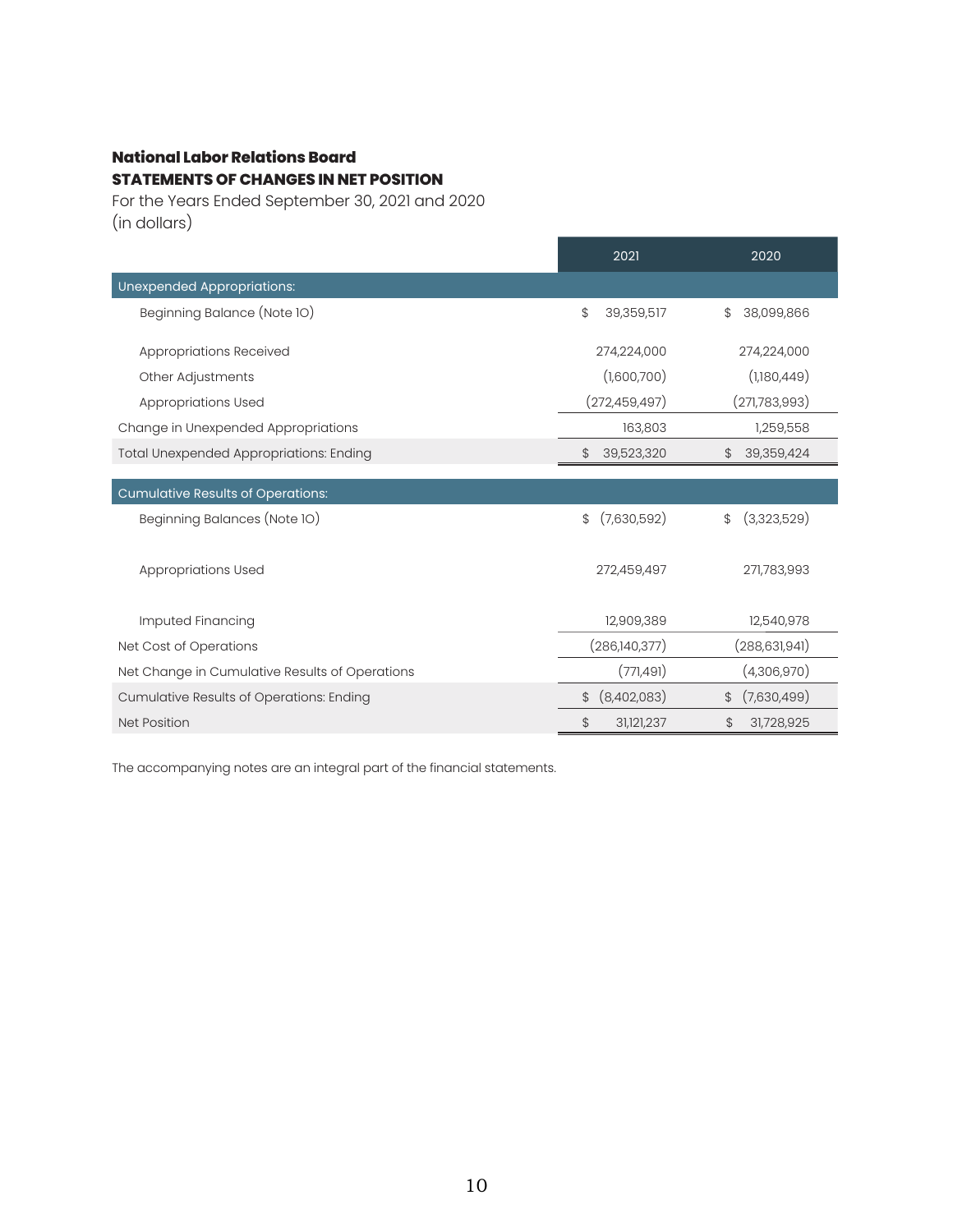## **National Labor Relations Board STATEMENTS OF BUDGETARY RESOURCES**

For the Years Ended September 30, 2021 and 2020 (in dollars)

|                                                                                            | 2021              | 2020              |
|--------------------------------------------------------------------------------------------|-------------------|-------------------|
| <b>Budgetary Resources</b>                                                                 |                   |                   |
| Unobligated balance from prior year budget authority,<br>net (discretionary and mandatory) | \$<br>11,301,969  | \$<br>13,234,243  |
| Appropriations (discretionary and mandatory)                                               | 274,224,000       | 274,224,000       |
| Spending Authority from offsetting collections (discretionary and<br>mandatory)            | 98,171            | 16,104            |
| Total Budgetary Resources (Note 11)                                                        | \$285,624,140     | 287,474,347<br>\$ |
| <b>Status of Budgetary Resources</b>                                                       |                   |                   |
|                                                                                            |                   |                   |
| New Obligations and upward adjustments (total)                                             | 274,420,561<br>\$ | 275,943,382<br>\$ |
| Unobligated balance, end of year:                                                          |                   |                   |
| Apportioned, unexpired accounts                                                            | 748,444           | 469,844           |
| Unexpired unobligated balance, end of year                                                 | 748,444           | 469,844           |
| Expired unobligated balance, end of year                                                   | 10,455,135        | 11,061,121        |
| Unobligated balance, end of year (total)                                                   | 11,203,579        | 11,530,965        |
| <b>Total Budgetary Resources</b>                                                           | \$285,624,140     | 287,474,347<br>\$ |
|                                                                                            |                   |                   |
| Outlays, Net (total) (discretionary and mandatory)                                         |                   |                   |
| Outlays, net (total) (discretionary and mandatory)                                         | \$270,778,575     | 271,950,855<br>\$ |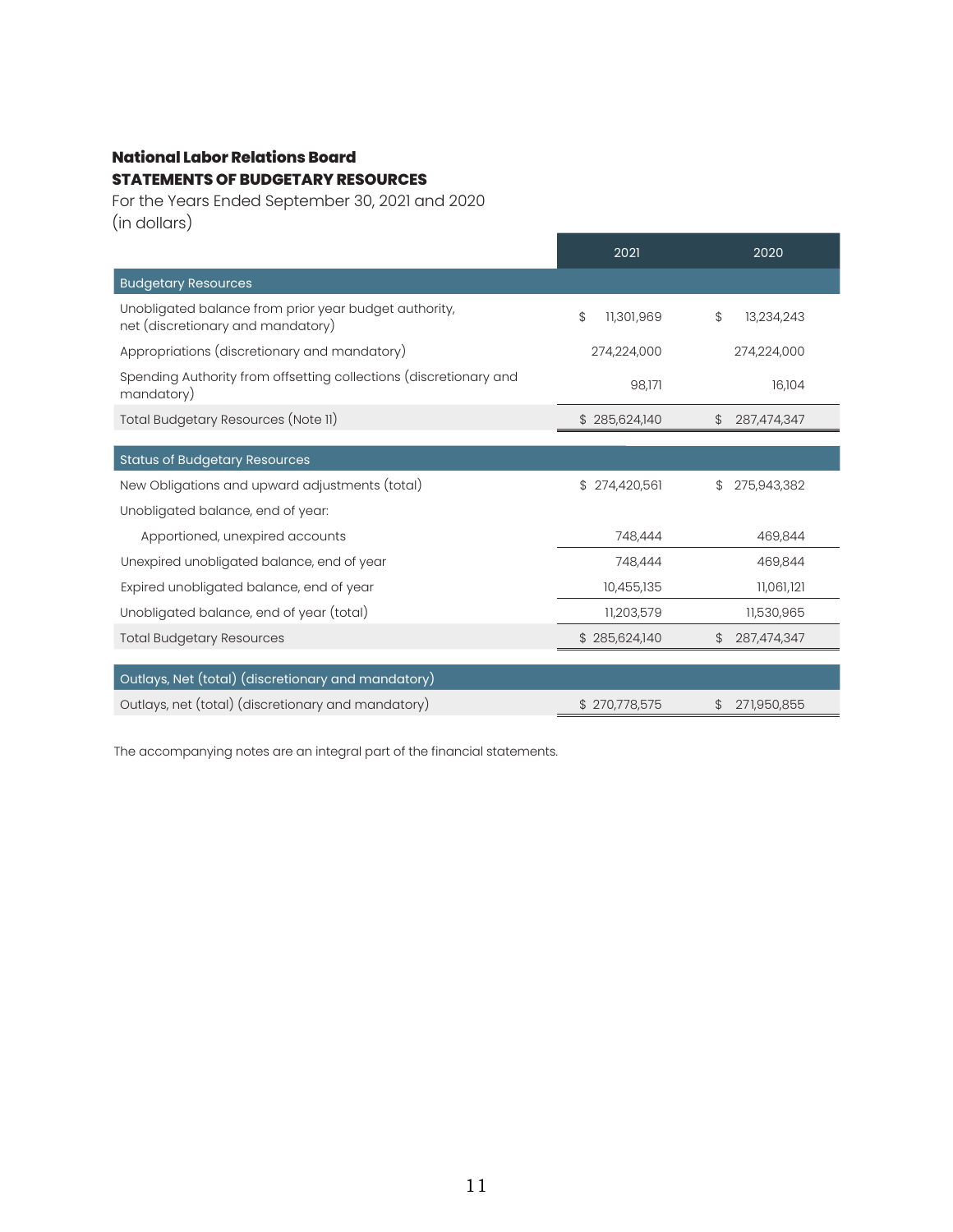# NOTES TO PRINCIPAL STATEMENTS

# NOTE 1. SUMMARY OF SIGNIFICANT ACCOUNTING POLICIES

# **A. REPORTING ENTITY**

The NLRB is an independent federal agency established in 1935 to administer the NLRA. The NLRA is the principal labor relations law of the U.S., and its provisions generally apply to private sector enterprises engaged in, or to activities affecting, interstate commerce. The NLRB's jurisdiction includes the United States Postal Service (USPS); but other government entities, railroads, and airlines are not within the NLRB's jurisdiction. The NLRB seeks to serve the public interest by reducing interruptions in commerce caused by industrial strife. The NLRB does this by providing orderly processes for protecting and implementing the respective rights of employees, employers, and unions in their relations with one another. The NLRB has two principal functions: (1) to determine and implement, through secret ballot elections, free democratic choice by employees as to whether they wish to be represented by a union in dealing with their employers and, if so, by which union; and (2) to prevent and remedy unlawful acts, called unfair labor practices (ULP), by either an employer, a union, or both. The NLRB's authority is divided both by law and delegation. The five-member Board (Board) primarily acts as a quasi-judicial body in deciding cases on formal records. The General Counsel investigates and prosecutes ULP charges before Administrative Law Judges (ALJ), whose decisions may be appealed to the Board; and, on behalf of the Board, conducts secret ballot elections to determine whether employees wish to be represented by a union.

# **B. BASIS OF ACCOUNTING AND PRESENTATION**

The accompanying financial statements have been prepared to report the financial position, net cost, changes in net position, and budgetary resources of the NLRB as required by the Accountability of Tax Dollars Act of 2002. These financial statements have been prepared from the books and records of the NLRB in accordance with U.S. generally accepted accounting principles (GAAP) and the accounting standards issued by the Federal Accounting Standards Advisory Board (FASAB) in the format prescribed by the Office of Management and Budget (OMB) Circular No. A-136, *Financial Reporting Requirements, as amended*. GAAP for federal entities are the standards prescribed by the Federal Accounting Standards Advisory Board (FASAB), which is the official standard-setting body for the Federal government.

The NLRB's financial statements should be read with the realization that they are for a component of the U.S. Government whose liabilities not covered by budgetary resources cannot be liquidated without the enactment of an appropriation, and that the payment of all liabilities other than for contracts can be abrogated by the Federal Government acting in its capacity.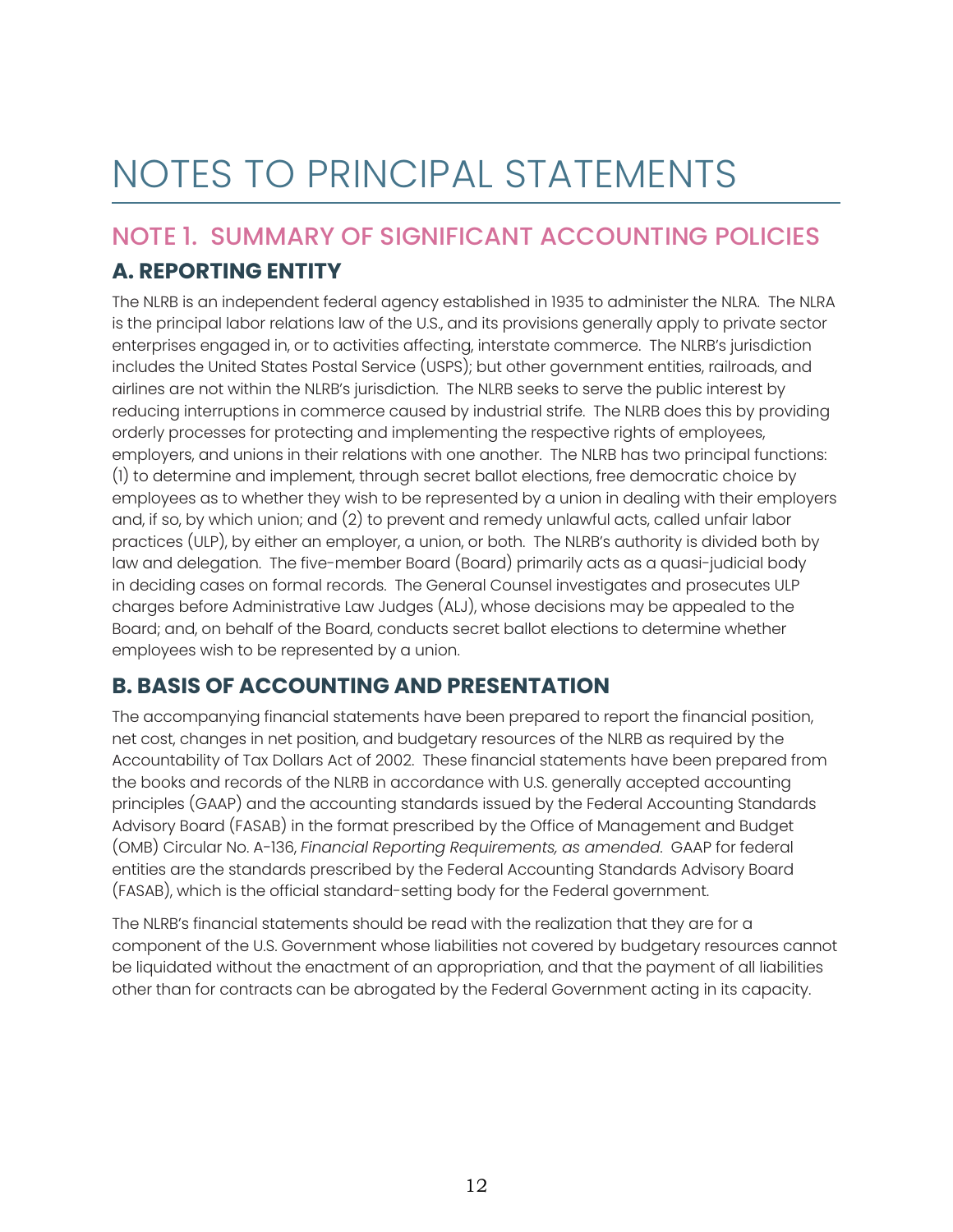The NLRB is required to be in substantial compliance with all applicable accounting principles and standards established, issued, and implemented by the FASAB, which is recognized by the American Institute of Certified Public Accountants (AICPA) as the entity to establish GAAP for the Federal government. The Federal Financial Management Integrity Act (FFMIA) of 1996 requires the NLRB (Agency) to comply substantially with (1) federal financial management systems requirements, (2) applicable federal accounting standards, and (3) the United States Standard General Ledger (USSGL) at the transaction level. The NLRB uses the Department of Interior's financial management system and that system is FFMIA compliant. Thus, the NLRB's financial management system complied with the requirements of FFMIA and produced records in accordance with USSGL at the transaction level.

The NLRB's financial statements reflect both accrual and budgetary basis of accounting. Under the accrual method of accounting, revenues are recognized when earned and expenses are recognized as incurred, without regard to receipt or payment of cash. Budgetary accounting is essential for compliance with legal constraints and controls over the use of federal funds. Budgetary accounting principles are designed to recognize the obligation of funds according to legal requirements.

The Balance Sheet presents the Agency's assets and liabilities, and the difference between the two is the Agency's net position. The Agency's assets include both entity assets; those which are available for use by the Agency and non-entity assets; those which are managed by the Agency but not available for use in its operations. The Agency's liabilities include both those covered by budgetary resources (funded) and those not covered by budgetary resources (unfunded). A note disclosure is required to provide information about the Agency's fiduciary activities. Fiduciary cash and other assets are not assets of the Federal Government.

The Statement of Net Cost presents the gross costs of programs, reported by program and for the Agency.

The Statement of Changes in Net Position reports beginning balances, budgetary and other financing sources, and net cost of operations, to arrive at ending balances.

The Statement of Budgetary Resources provides information about how budgetary resources were made available as well as their status at the end of the period. Recognition and measurement of budgetary information reported on this statement is based on budget terminology, definitions, and guidance in OMB Circular No. A-11, *Preparation, Submission, and Execution of the Budget, as amended*.

The information as presented on the Statement of Net Cost is based on the programs below:

**ULP Cases** are initiated by individuals or organizations through the filing of a charge with the NLRB. Unless a settlement is reached, the NLRB Regional Office will issue and prosecute a complaint against the party being charged if it believes that the charge has merit. A complaint that is not settled or withdrawn is tried before an ALJ, who issues a decision, which may be appealed by any party to the Board. The Board acts in such matters as a quasi-judicial body,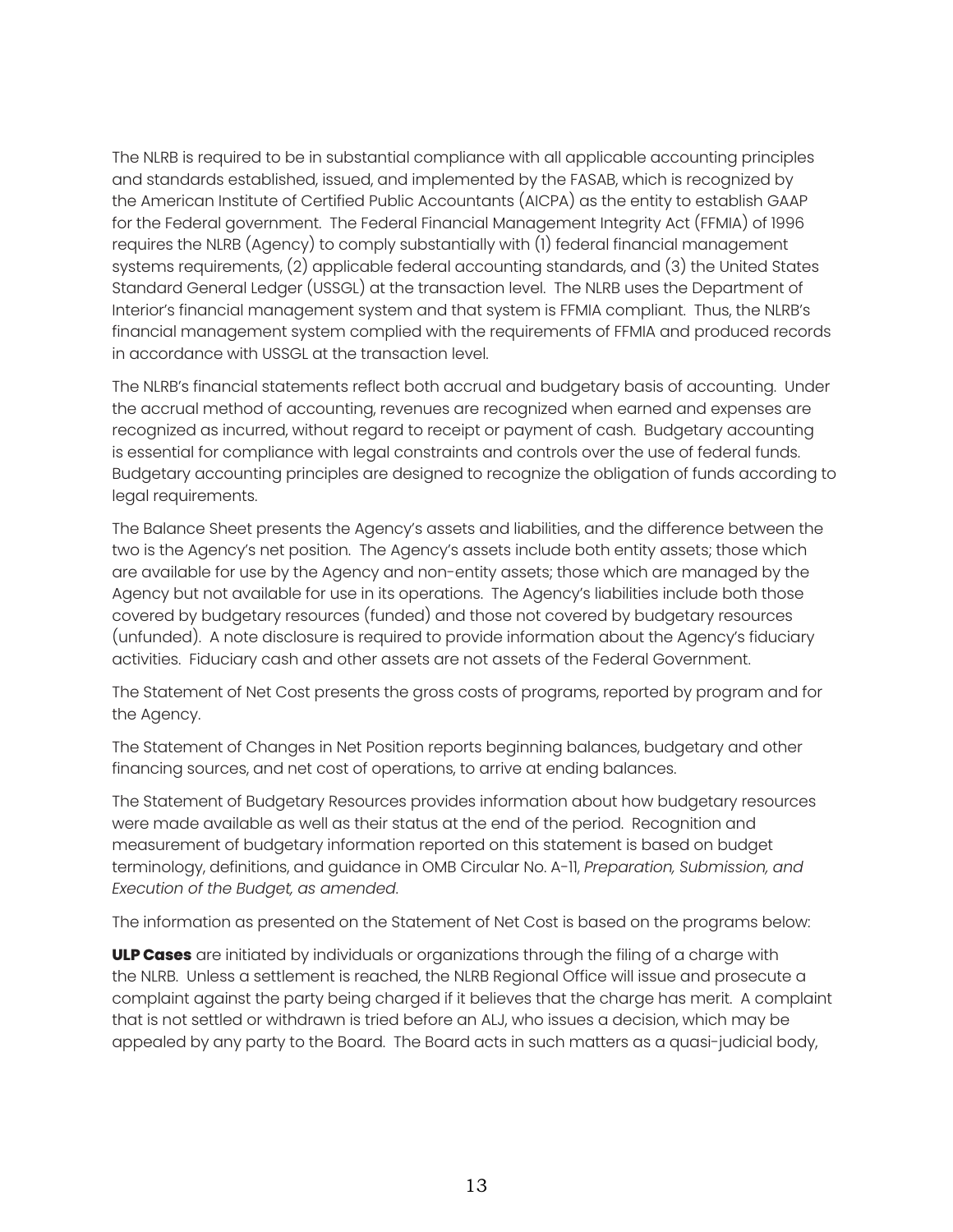deciding cases based on the formal trial record according to the law and the body of case law that has been developed by the Board and the federal courts.

**Representation Cases** are initiated by the filing of a petition by an employee, a group of employees, an individual or labor organization acting on their behalf, or in some cases by an employer. The petitioner requests an election to determine whether a union represents, or in some cases continues to represent, a majority of the employees in an appropriate bargaining unit and therefore should be certified as the employees' bargaining representative. The role of the Agency is to investigate the petition and, if necessary, conduct a hearing to determine whether the employees constitute an appropriate bargaining unit under the NLRA.

All cases are assigned unique tracking numbers, with the letter "C" designating Unfair Labor Practices cases, and the letter "R" designating Representation cases. The percentage of new cases filed for each type of case drives the program breakout for financial reporting purposes. See chart below with the calculations for FY 2021 and FY 2020, through September 30.

|                                  | 2021<br>Percentage | 2020<br>Percentage |
|----------------------------------|--------------------|--------------------|
| C Cases (Unfair Labor Practices) | 90%                | 90%                |
| R Cases (Representation)         | 10%                | 10%                |
|                                  | 100%               | $100\%$            |

## **C. BUDGETARY BASIS OF ACCOUNTING**

The NLRB's programs and activities are funded through annual appropriations. Congress annually adopts a budget appropriation that provides the NLRB with authority to use funds from the U.S. Department of the Treasury (Treasury) to meet operating expense requirements. The NLRB has single year budgetary authority and all unobligated amounts at year-end expire. At the end of the fifth year following the year of execution, all amounts not expended are canceled and returned to Treasury. Additionally, all revenue received from other sources must be returned to the Treasury.

Budgetary accounting measures appropriation and consumption of budget/spending authority and facilitates compliance with legal constraints and controls over the use of federal funds. Under budgetary reporting principles, budgetary resources are consumed at the time an obligation is incurred. Only those liabilities for which valid obligations have been established are considered to consume budgetary resources.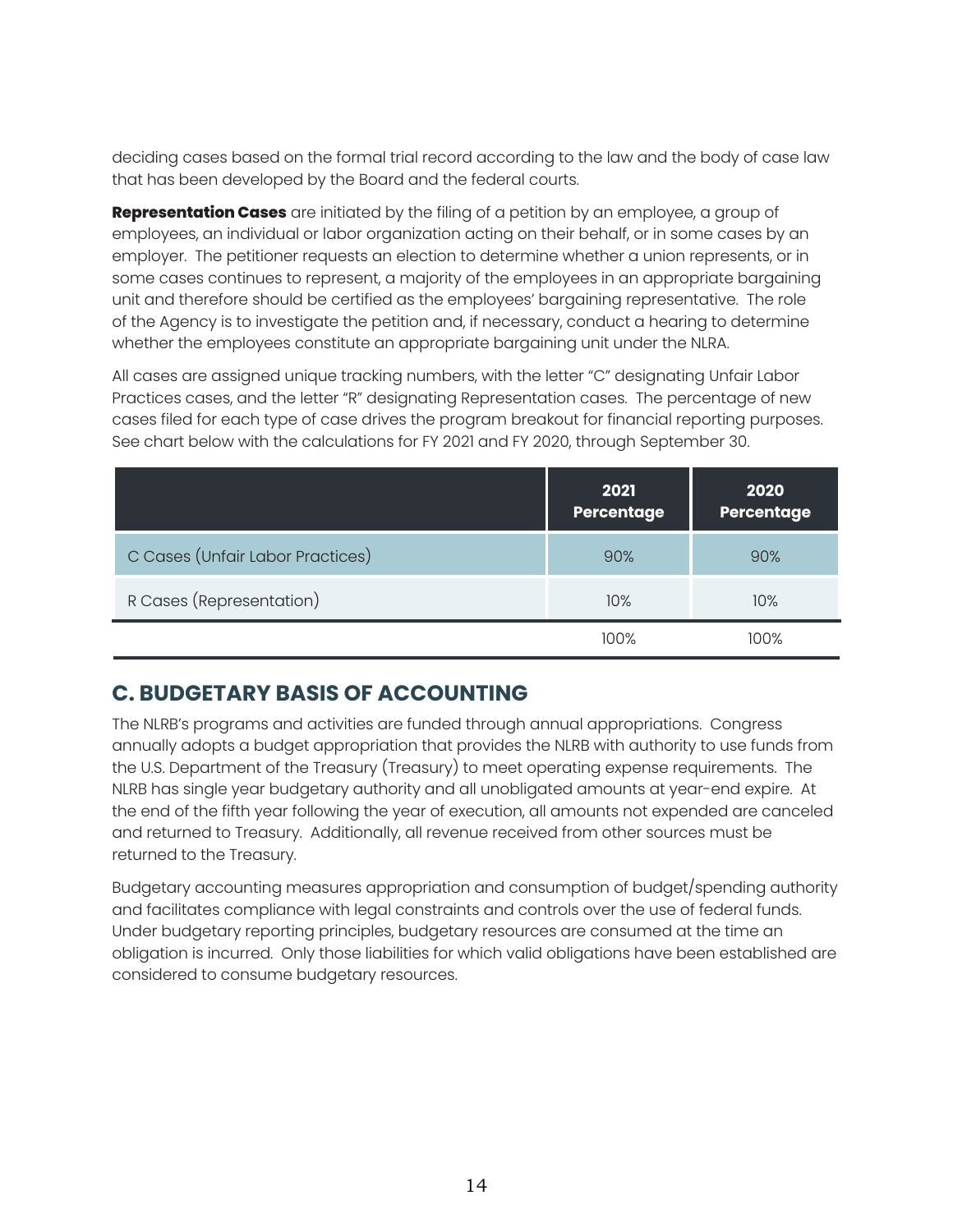# **D. CLASSIFIED ACTIVITIES**

Accounting standards require all reporting entities to disclose that accounting standards allow certain presentations and disclosures to be modified, if needed, to prevent the disclosure of classified information.

## **E. FINANCING SOURCES**

As a component of the Government-wide reporting entity, the NLRB is subject to the Federal budget process, which involves appropriations that are provided annually. The financial transactions that are supported by budgetary resources, which include appropriations, are generally the same transactions reflected in the NLRB and the Government-wide financial reports.

The NLRB's budgetary resources reflect past congressional action and enable the NLRB to incur budgetary obligations, but they do not reflect assets to the Government as a whole. Budgetary obligations are legal obligations for goods, services, or amounts to be paid based on statutory provisions (e.g., Social Security benefits). After budgetary obligations are incurred, the U.S. Treasury will make disbursements to liquidate the budgetary obligations and finance those disbursements in the same way it finances all disbursements, using some combination of receipts, other inflows, and borrowing from the public.

# **F. FUND BALANCE WITH THE TREASURY**

FBWT is an asset of a reporting entity and a liability of the General Fund. The amounts represent commitments by the Government to provide resources for particular programs, but they do not represent net assets to the Government as a whole.

The NLRB does not maintain cash in commercial bank accounts. The U.S. Department of the Treasury processes cash receipts and disbursements. Funds with the Treasury consist of appropriated and deposited funds that are available to pay current liabilities and finance authorized purchase commitments. In addition, funds held with Treasury also include escrow funds that are not appropriated but are fiduciary in nature. The fiduciary funds are not assets of the Federal Government; therefore, they are not recognized on the Balance Sheet.

# **G. ACCOUNTS RECEIVABLE, NET**

Accounts Receivable typically consists of payroll related debts due to the NLRB from Agency employees and debts due to the NLRB from third party sources for invitational travel. Accounts receivable is stated net of allowance for doubtful accounts. The allowance is estimated based on an aging of account balances, past collection experience, and an analysis of outstanding accounts at year-end.

# **H. GENERAL PROPERTY, PLANT AND EQUIPMENT**

General property, plant and equipment consist primarily of telephone systems, bulk purchases, computer hardware and software, and leasehold improvements.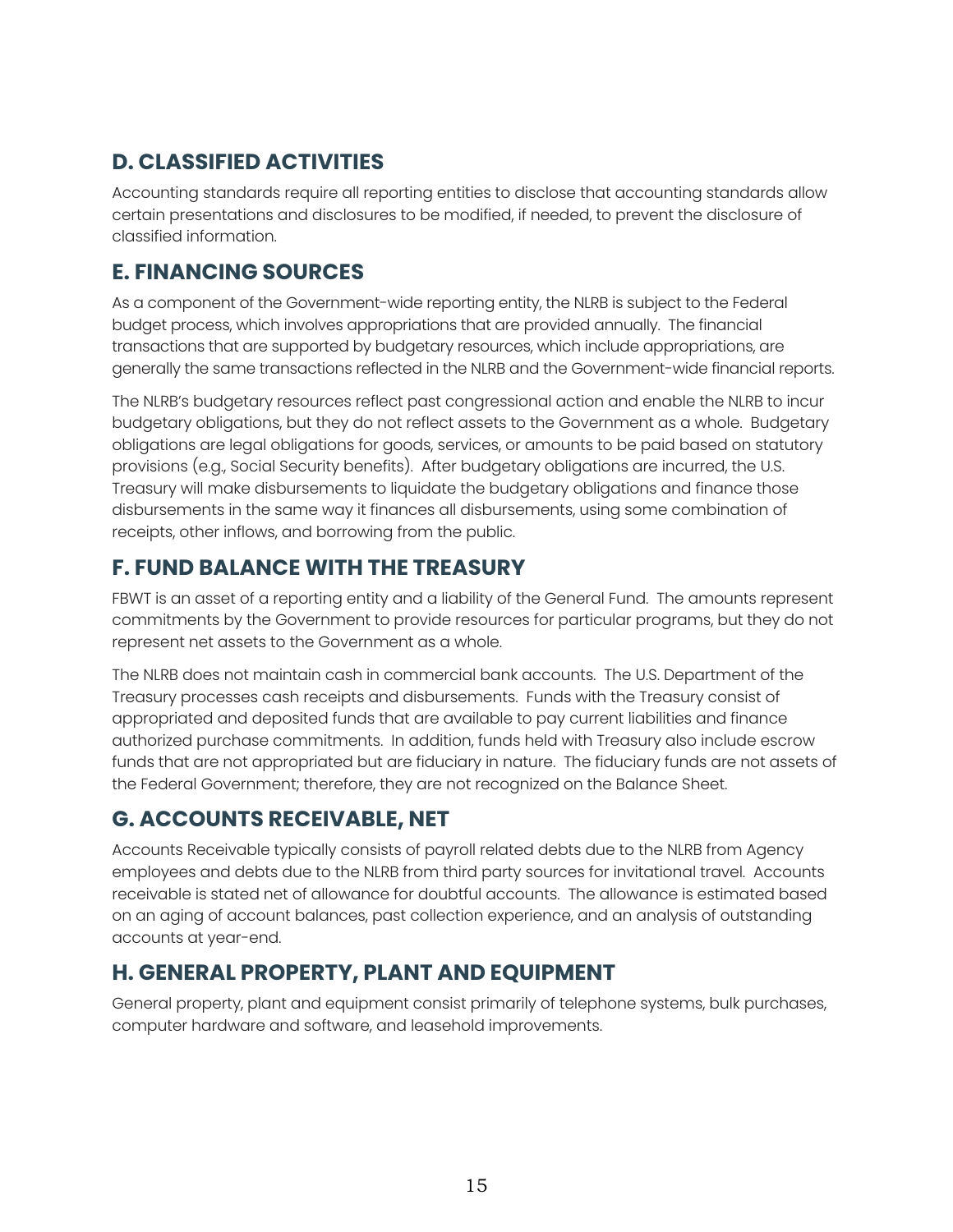**Personal Property.** Personal property costing \$15,000 or more per unit is capitalized at cost and depreciated using the straight-line method over the useful life. Bulk purchases of large quantities of property that would otherwise fall under the individual capitalization threshold are capitalized if the total purchase is \$100,000 or more. Other property items are expensed when purchased. Expenditures for repairs and maintenance are charged to operating expenses as incurred. The useful life for this category is three to twelve years. There are no restrictions on the use or convertibility of general property, plant and equipment.

**Real Property.** Real property consists of leasehold improvements on GSA leased space which cost \$100,000 or more. Leasehold improvements are recorded as construction in progress until the Agency has beneficial occupancy of the space, and then the costs are moved to the Leasehold Improvements account for amortization over the remaining life of the lease.

**Internal Use Software.** Internal use software (IUS) includes purchased commercial off-the-shelf software (COTS), contractor-developed software, and software that was internally developed by Agency employees. IUS is capitalized at cost if the development cost is \$100,000 or more. For COTS software, the capitalized costs include the amount paid to the vendor for the software; for contractor-developed software it includes the amount paid to a contractor to design, program, install, and implement the software. Capitalized costs for internally developed software include the full cost (direct and indirect) incurred during the software development stage. The standard useful life for IUS has been established as three years, to accurately match expenses with the period in which the benefits are received from the software. The NLRB uses the straight-line method of amortization.

**Internal Use Software in Development.** Internal use software in development is software that is being developed, but not yet put into production. At the time the software is moved into production the costs will be moved into the IUS account and amortized accordingly.

# **I. NON-ENTITY ASSETS**

Assets held by the NLRB that are not available to the NLRB for obligation are considered nonentity assets. Non-Entity assets, restricted by nature, consist of miscellaneous receipt accounts. The miscellaneous receipts represent court fines and fees collected for FOIA requests that must be transferred to the Treasury at the end of each fiscal year.

## **J. LIABILITIES**

Liabilities represent amounts that are likely to be paid by the NLRB as the result of transactions or events that have already occurred; however, no liabilities are paid by the NLRB without an appropriation. Liabilities of the NLRB arising from other than contracts can be abrogated by the government, acting in its sovereign capacity. Intragovernmental liabilities arise from transactions with other Federal entities.

### *Accounts Payable*

Accounts payable represent amounts due to Federal and Nonfederal entities for goods and services received by the NLRB that have not been paid at the end of the accounting period.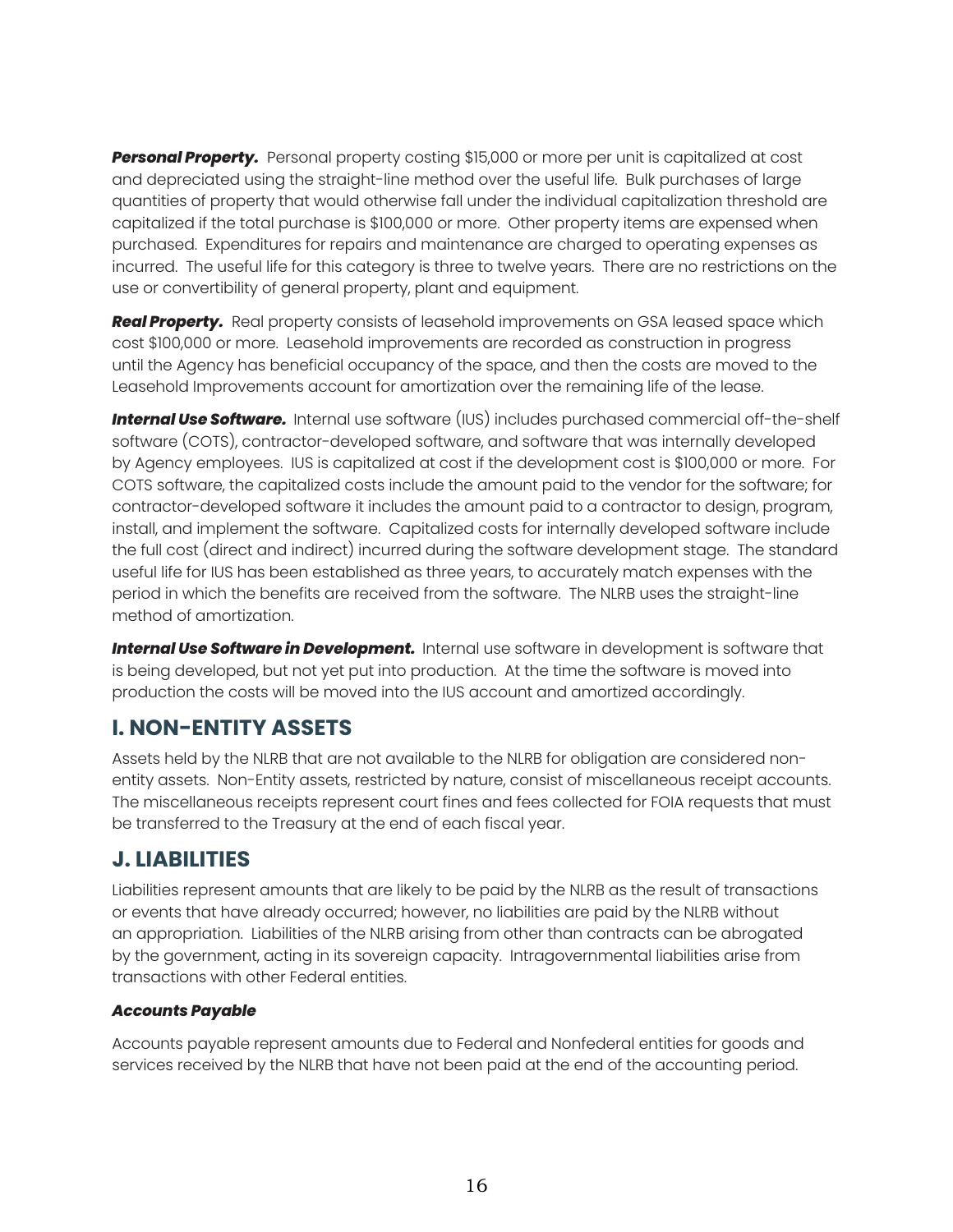Intragovernmental accounts payable represent payable transactions with other Federal entities. Nonfederal accounts payable represent transactions with Nonfederal entities.

## *Accrued Payroll*

Accrued payroll consists of salaries, wages, and other compensation earned by employees but not disbursed as of September 30, 2021 and 2020, respectively. The liability is estimated for reporting purposes based on historical pay information.

## **K. LIABILITIES NOT COVERED BY BUDGETARY RESOURCES**

Liabilities not covered by budgetary resources result from the receipts of goods or services in the current or prior periods, or the occurrence of eligible events in the current or prior periods for which appropriations, revenues, or other financing sources of funds necessary to pay the liabilities have not been made available through Congressional appropriations or current earnings of the reporting entity. Liabilities not covered by budgetary resources include, unfunded leave, Federal Employees' Compensation Act (FECA) and unemployment compensation.

### *Unfunded Leave*

A liability for annual and other vested compensatory leave is accrued as earned and reduced when taken. The value of employees' unused annual leave at the end of each fiscal quarter is accrued as a liability. At the end of each fiscal quarter, the balance in the accrued annual leave account is adjusted to reflect current pay rate and leave balances. To the extent the current or prior year appropriations are not available to fund annual leave earned but not taken, funding will be obtained from future financing sources. Sick leave and other types of non-vested leave are expensed when used, and in accordance with Federal requirements, no accruals are recorded for unused sick leave.

### *Unfunded Federal Employees' Compensation Act*

The FECA was established by Public Law 103-3 which provides income and medical cost protection to covered federal civilian employees injured on the job, to employees who have incurred work-related occupational diseases, and to beneficiaries of employees whose deaths are attributable to job-related injuries or occupational diseases. The FECA program is administered by the U.S. Department of Labor (DOL), which pays valid claims and subsequently seeks reimbursement from the NLRB for these paid claims.

The FECA liability consists of two components. The first component is based on actual claims paid by the DOL but not yet reimbursed by the NLRB. The NLRB reimburses the DOL for the actual claim amount as funds are appropriated for this purpose. There is generally a two to threeyear period between payment by the DOL and reimbursement by the NLRB. As a result, the NLRB recognizes a liability for the actual claims paid by the DOL and to be reimbursed by the NLRB.

The second component is the estimated liability for future benefit payments as a result of past events. This liability includes death, disability, medical, and miscellaneous costs. The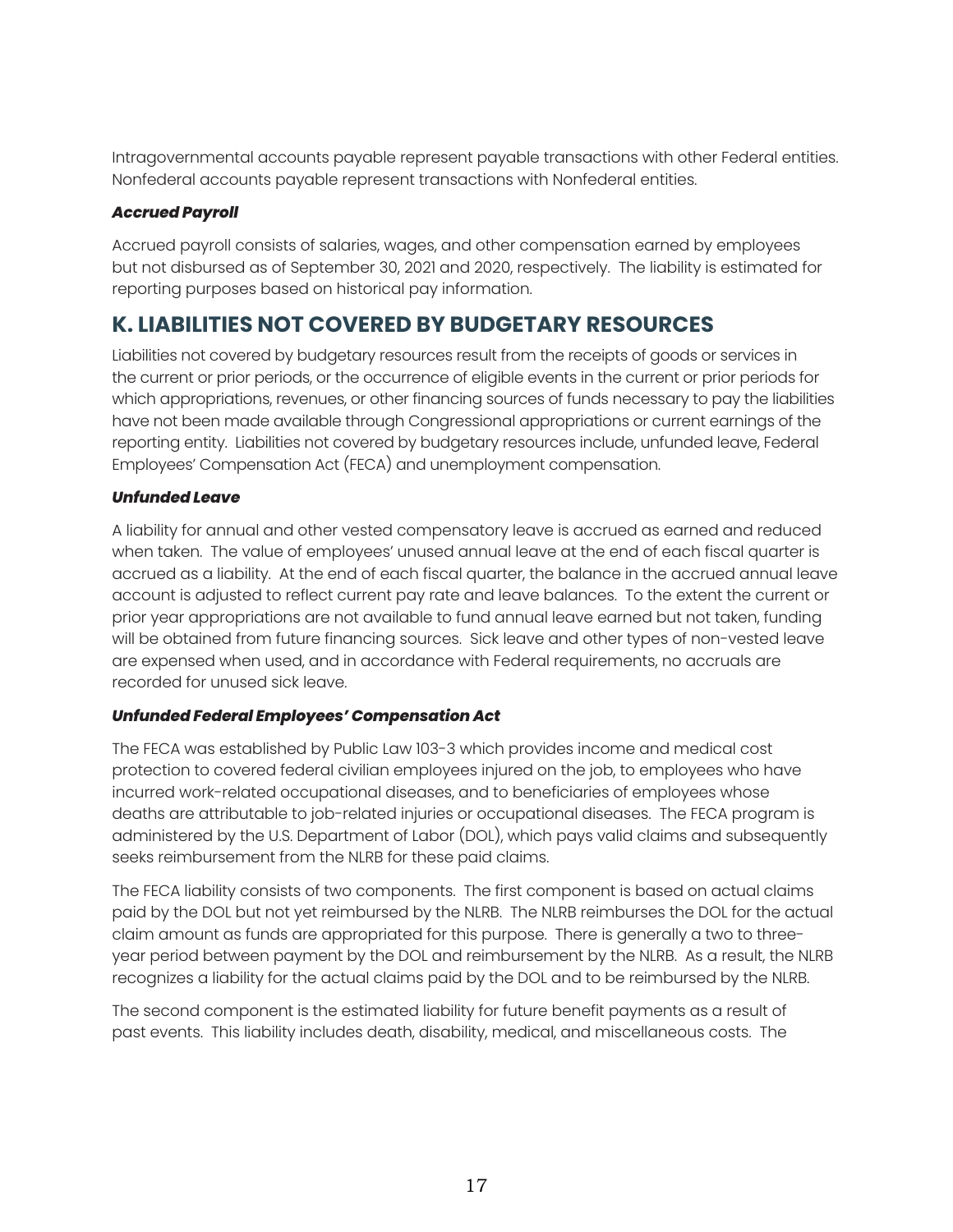NLRB determines this component annually, as of September 30, using a method that considers historical benefit payment patterns.

Due to the small number of claimants, the NLRB uses the methodology of reviewing the ages of claimants on a case-by-case basis to evaluate the estimated FECA liability. The determination was made to use the life expectancy of claimants.

#### *Unfunded Unemployment*

The NLRB's unemployment programs provide unemployment benefits to eligible workers who become unemployed through no fault of their own and meet certain other eligibility requirements. The Unemployment Compensation for Federal Employees program provides benefits for eligible, unemployed, former civilian Federal employees. The NLRB's liability for unemployment includes and costs incurred but unbilled as of the quarter end, as calculated by DOL, and not funded by current appropriations.

## **L. COMMITMENTS AND CONTINGENCIES**

Commitments reflect binding agreements that may result in the future expenditure of financial resources that are not recognized on the Balance Sheet.

A loss contingency is an existing condition, situation, or set of circumstances involving uncertainty as to possible loss to an entity. The uncertainty should ultimately be resolved when a future event occurs or fails to occur. A contingent liability should be recorded when a past event or exchange transaction has occurred, a future outflow or other sacrifice of resources is probable, and the future outflow or sacrifice of resources is measurable.

The NLRB recognizes material contingent liabilities in the form of claims, legal action, administrative proceedings, and suits that have been brought to the attention of legal counsel, some of which will be paid by the Treasury Judgment Fund. It is the opinion of management and legal counsel that the ultimate resolution of these proceedings, actions and claims, will not materially affect the financial position or results of operations.

## **M. LIFE INSURANCE AND RETIREMENT PLANS**

### *Federal Employees' Group Life Insurance (FEGLI) Program*

The NLRB employees are entitled to participate in the FEGLI Program. Participating employees can obtain basic life term life insurance, with the employee paying two-thirds of the cost and the NLRB paying one-third. Additional coverage is optional, to be paid fully by the employee. The basic life coverage may be continued into retirement if certain requirements are met. The Office of Personnel Management (OPM) administers this program and is responsible for the reporting of liabilities. For each fiscal year, OPM calculates the U.S. Government's service cost for the post-retirement portion of the basic life coverage. Because the NLRB's contributions to the basic life coverage are fully allocated by OPM to the pre-retirement portion of coverage, the NLRB has recognized the entire service cost of the post-retirement portion of basic life coverage as an imputed cost and imputed financing source.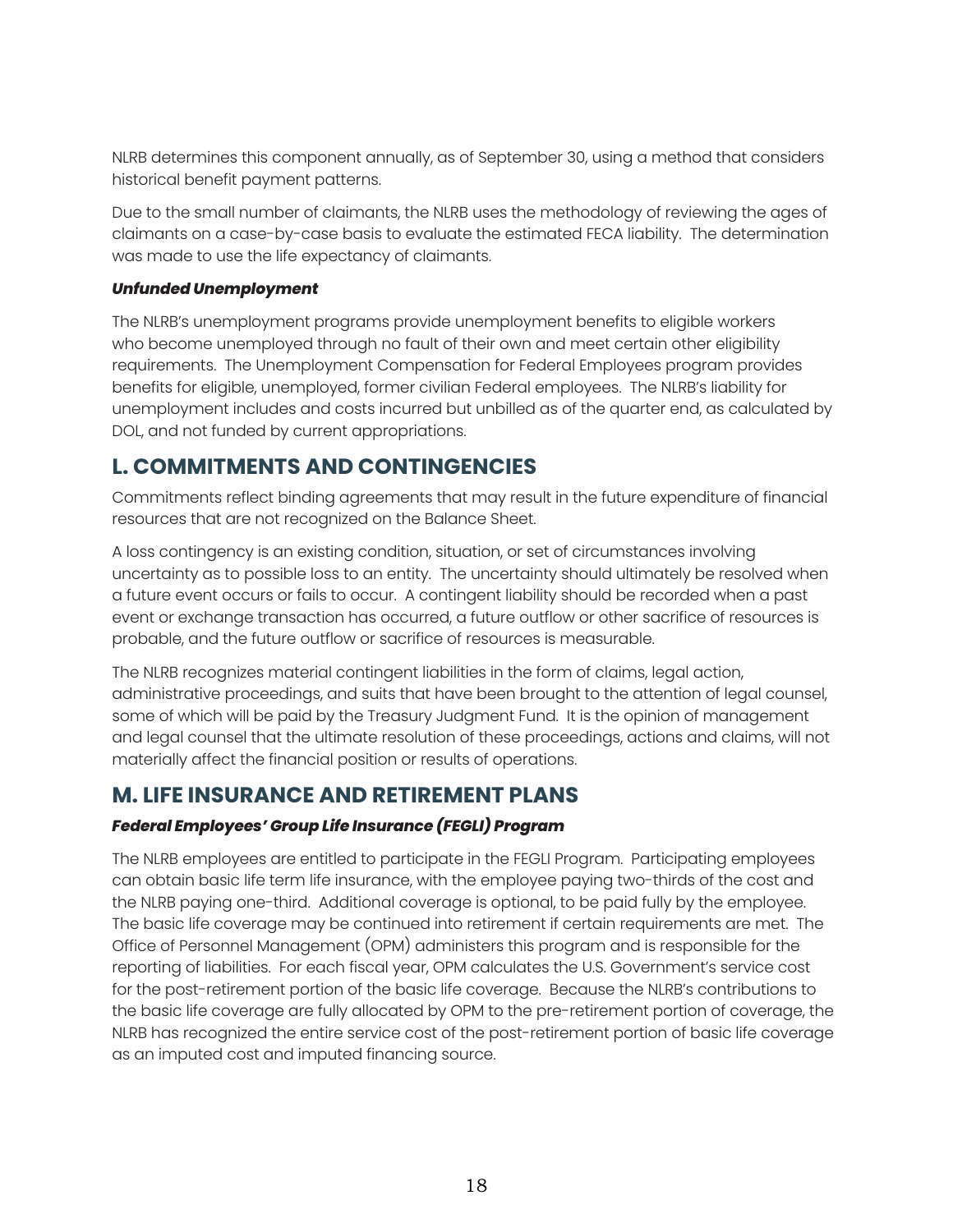#### *Retirement Programs*

The NLRB employees participate in either the Civil Service Retirement System (CSRS), a defined benefit plan, or the Federal Employees' Retirement System (FERS), a defined benefit and contribution plan. On January 1, 1987, FERS went into effect pursuant to Public Law 99-335. The NLRB employees hired after December 31, 1983, are automatically covered by FERS and Social Security. Employees hired prior to January 1, 1984, could elect to either join FERS and Social Security or remain in CSRS. Employees covered by CSRS are not subject to Social Security taxes, nor are they entitled to accrue Social Security benefits for wages subject to CSRS. The NLRB contributes a matching contribution equal to seven percent of pay for CSRS employees.

FERS consists of Social Security, a basic annuity plan, and the Thrift Savings Plan (TSP). The Agency and the employee contribute to Social Security and the basic annuity plan at rates prescribed by law. In addition, the Agency is required to contribute to the Thrift Savings Plan a minimum of 1 percent per year of the basic pay of employees covered by this system and to match voluntary employee contributions up to 3 percent of the employee's basic pay, and onehalf of contributions between 3 percent and 5 percent of basic pay. The maximum amount of base pay that an employee participating in FERS may contribute is \$19,500 in calendar year (CY) 2021 to this plan. Employees belonging to CSRS may also contribute up to \$19,500 of their salary in CY 2021 and receive no matching contribution from the NLRB. The maximum for catch-up contributions for CY 2021 is \$6,500. For CY 2021, the regular and catch-up contributions may not exceed \$26,000. The sum of the employees' and the NLRB's contributions are transferred to the Federal Retirement Thrift Investment Board. For FERS employees, the Agency also contributes the employer's share of Medicare.

OPM is responsible for reporting assets, accumulated plan benefits, and unfunded liabilities, if any, applicable to CSRS participants and FERS employee government-wide, including the NLRB employees. The NLRB has recognized an imputed cost and imputed financing source for the difference between the estimated service cost and the contributions made by the NLRB and covered CSRS employees.

The NLRB does not report FERS and CSRS assets, accumulated plan benefits, or unfunded liabilities applicable to its employees on its financial statements. Reporting such amounts is the responsibility of OPM. The portion of the current and estimated future outlays for CSRS not paid by the NLRB is, in accordance with Statements of Federal Financial Accounting Standards (SFFAS) Number 4, Managerial Cost Accounting Concepts and Standards for the Federal Government, included in the NLRB's financial statements as an imputed financing source.

Liabilities for future pension payments and other future payments for retired employees who participate in the Federal Employees Health Benefits (FEHB) and the FEGLI programs are reported by OPM rather than the NLRB.

SFFAS Number 4, Managerial Cost Accounting Concepts and Standards for the Federal government, requires employing agencies to recognize the cost of pensions and other retirement benefits during their employees' active years of service. OPM actuaries determine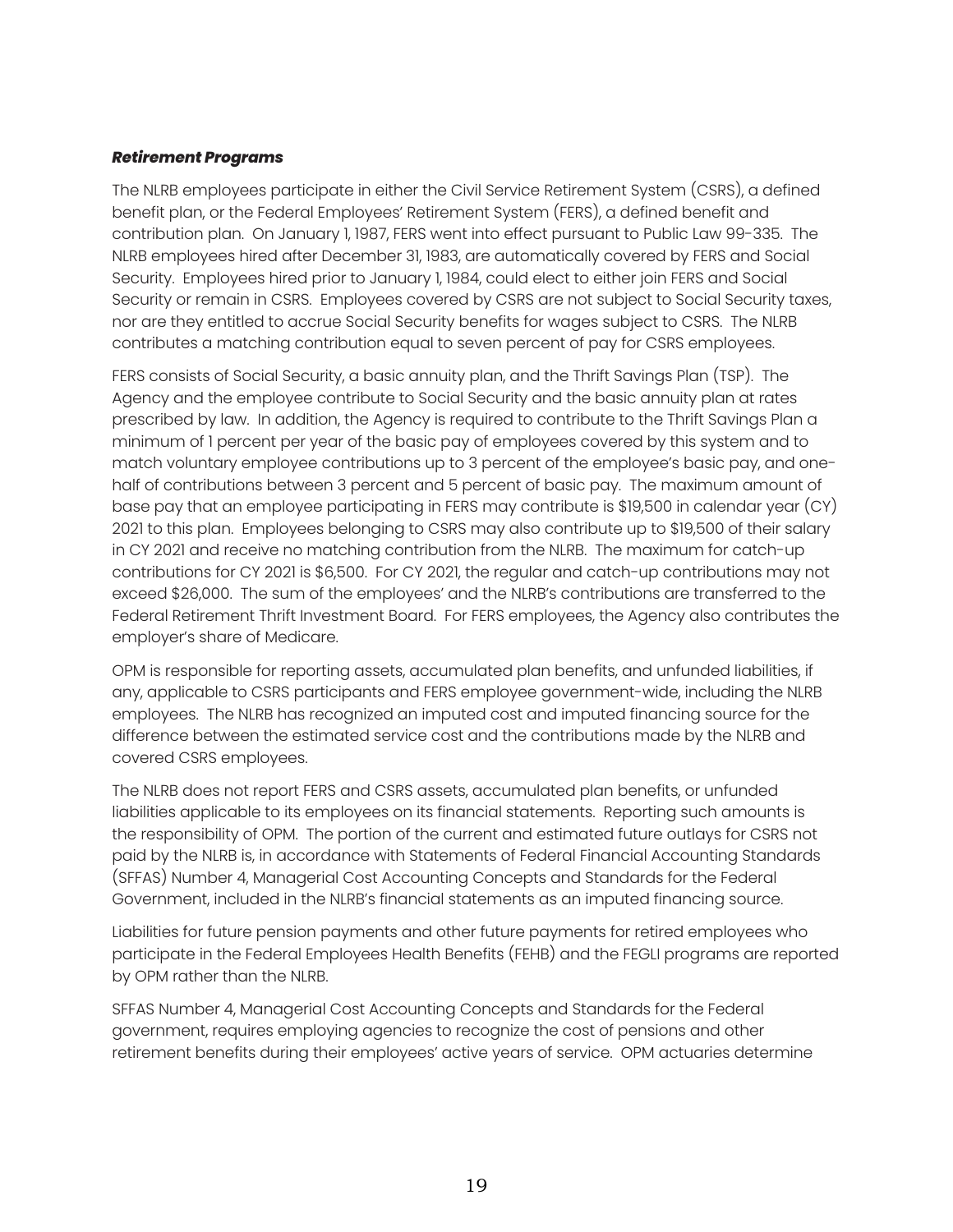pension cost factors by calculating the value of pension benefits expected to be paid in the future and provide these factors to the Agency for current period expense reporting. Information is also provided by OPM regarding the full cost of health and life insurance benefits.

As of September 30, 2021, the NLRB, utilizing OPM provided cost factors, recognized \$2,467,290 of pension expenses, \$10,417,004 of post-retirement health benefits expenses, and \$25,095 of post-retirement life insurance expenses, beyond amounts actually paid. The NLRB recognized offsetting revenue of \$12,909,389 as an imputed financing source to the extent that these intragovernmental expenses will be paid by OPM. In comparison, in FY 2020, the NLRB recognized \$2,490,860 of pension expenses, \$10,025,397 of post-retirement health benefits expenses, and \$24,721 of post-retirement life insurance expenses, beyond amounts actually paid. The NLRB recognized offsetting revenue of \$12,540,978 as an imputed financing source from OPM.

# **N. OPERATING LEASES**

The NLRB has no capital lease liability or capital leases. Operating leases consist of real and personal property leases with the General Services Administration (GSA) and commercial copier leases. NLRB leases all buildings through GSA. The NLRB pays GSA a standard level user charge for the annual leases, which approximates the commercial rental rates for similar properties. The NLRB is not legally a party to any building lease agreements, and it does not record GSAowned properties as assets. The real property leases are for the NLRB's headquarters and regional offices and the personal property leases are for fleet vehicles and copiers.

# **O. NET POSITION**

Net position is composed of unexpended appropriations and cumulative results of operations.

*Unexpended Appropriations* include the portion of the NLRB's appropriations represented by undelivered orders and unobligated balances. Unexpended appropriations on the Balance Sheet must equal unexpended appropriations on the Statement of Changes in Net Position (SCNP). The NLRB does not have unexpended appropriations attributable to Funds from Dedicated Collections.

**Cumulative Results of Operations** represent the net results of operations since inception plus the cumulative amount of prior-period adjustments. Cumulative results of operations on the Balance Sheet should equal cumulative results of operations on the SCNP. The NLRB does not have cumulative results of operations attributable to Funds from Dedicated Collections.

The FY 2021 beginning unexpended appropriations of \$39,359,517 did not comport with the FY 2020 ending unexpended appropriations of \$39,359,424. In addition, the FY 2021 beginning cumulative results of operations of \$7,630,592 did not comport with the FY 2020 ending cumulative results of operations of \$7,630,499. This was due to a Treasury confirmation payment of \$93 processed on September 30, 2020 instead of October 1, 2020. The NLRB did not correct the beginning balances, as the NLRB deemed the \$93 difference as immaterial.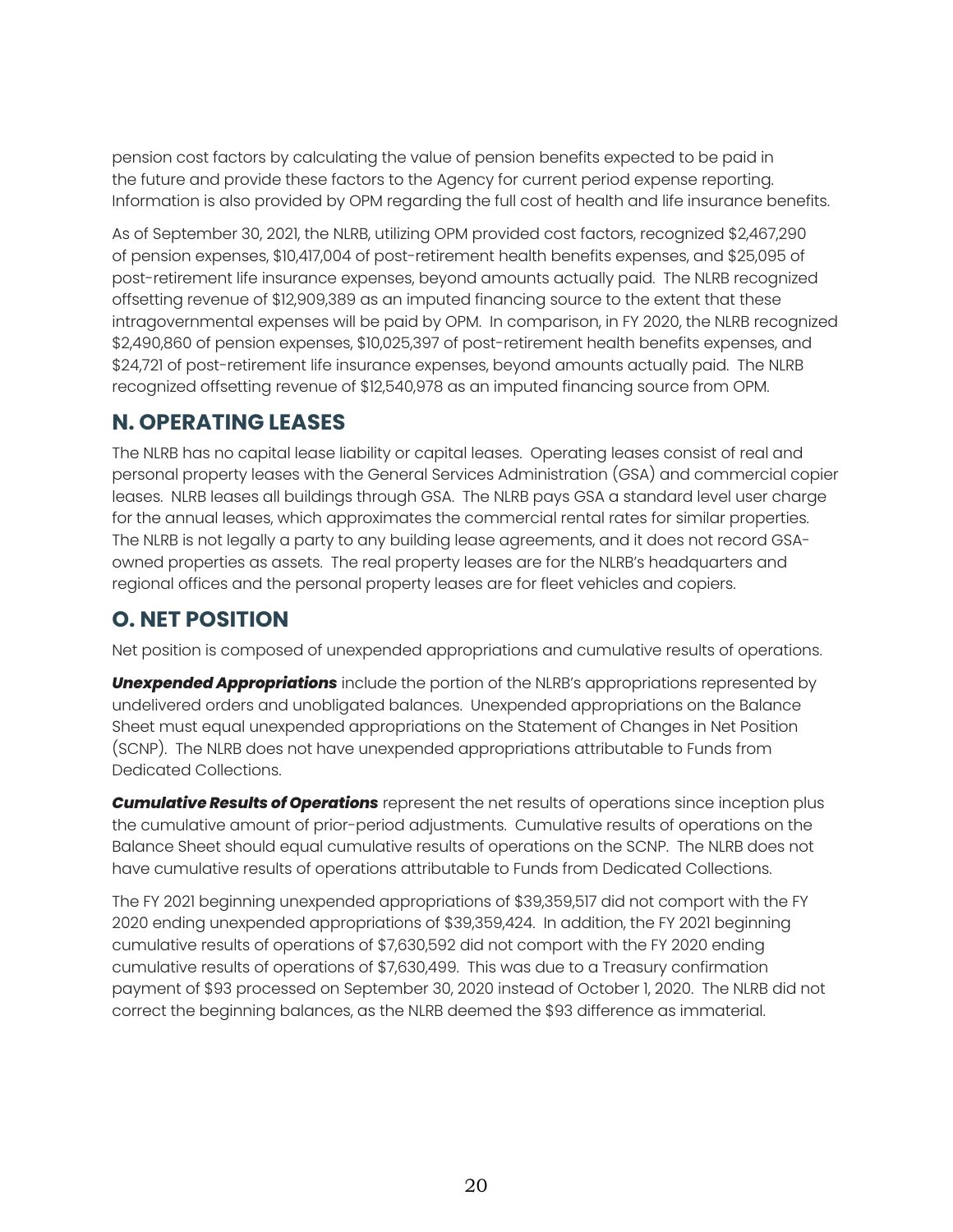# **P. USE OF MANAGEMENT ESTIMATES**

The preparation of financial statements in conformity with GAAP requires management to make estimates and assumptions, and exercise judgement that affects the reported amount of assets, liabilities, net position, and disclosure or contingent assets and liabilities as of the date of the financial statements, as well as reported amounts of financing sources, expenses, and obligations incurred during the reporting period. The assumptions made and estimates used by the NLRB to prepare the financial statements are based upon the facts that exist when the financial statements are prepared and on various other assumptions that are believed to be reasonable under the circumstances. Changes in estimates are reflected in the period in which they become known. Actual results may differ from those estimates. The notes to the financial statements include information to assist the reader in understanding the effect of changes in assumptions on the related information.

# **Q. TAX STATUS**

The NLRB, as an independent Board of the Executive Branch, is a federal agency, and is not subject to federal, state, or local income taxes, and accordingly, no provision for income tax is recorded.

# **R. SUBSEQUENT EVENTS**

Subsequent events and transactions occurring after fiscal year-end through the date of the auditor's opinion have been evaluated for potential recognition of disclosure in the financial statements. The date of the auditor's opinion also represents the date that the financial statements were available to be issued.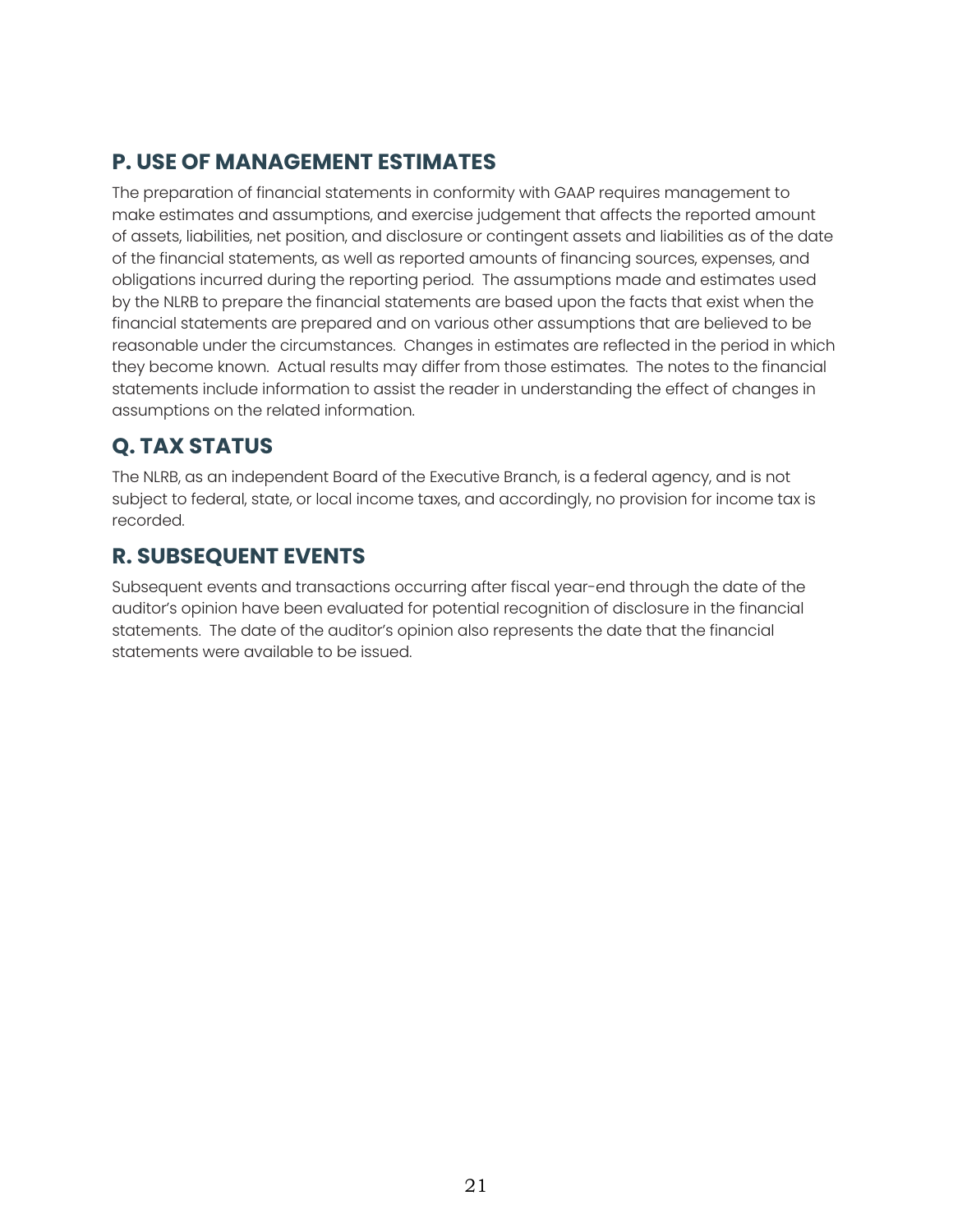# **NOTE 2. NON-ENTITY ASSETS**

Non-Entity assets represent miscellaneous receipts collected and related accounts receivable (net of allowance for doubtful accounts). Miscellaneous Receipts represent court fines and fees collected for Freedom of Information Act requests that must be transferred to the Treasury at the end of each fiscal year.

The composition of non-entity assets as of September 30, 2021 and September 30, 2020, is as follows:

| (in dollars)                      | 2021                 |               | 2020               |
|-----------------------------------|----------------------|---------------|--------------------|
| Non-Entity Assets                 |                      |               |                    |
| <b>Fund Balance with Treasury</b> | \$<br>$\overline{0}$ | $\frac{1}{2}$ | $\left( \ \right)$ |
| <b>Accounts Receivable</b>        | 0                    |               |                    |
| <b>Total Non-Entity Assets</b>    | 0                    |               |                    |
| <b>Total Entity Assets</b>        | 63,606,553           |               | 64,215,252         |
| <b>Total Assets</b>               | \$<br>63,606,553     | \$            | 64,215,252         |

Additionally, the NLRB received a remainder interest in Florida real estate valued at approximately \$46,000 as part of a ULP case settlement. This asset is not included in the table above.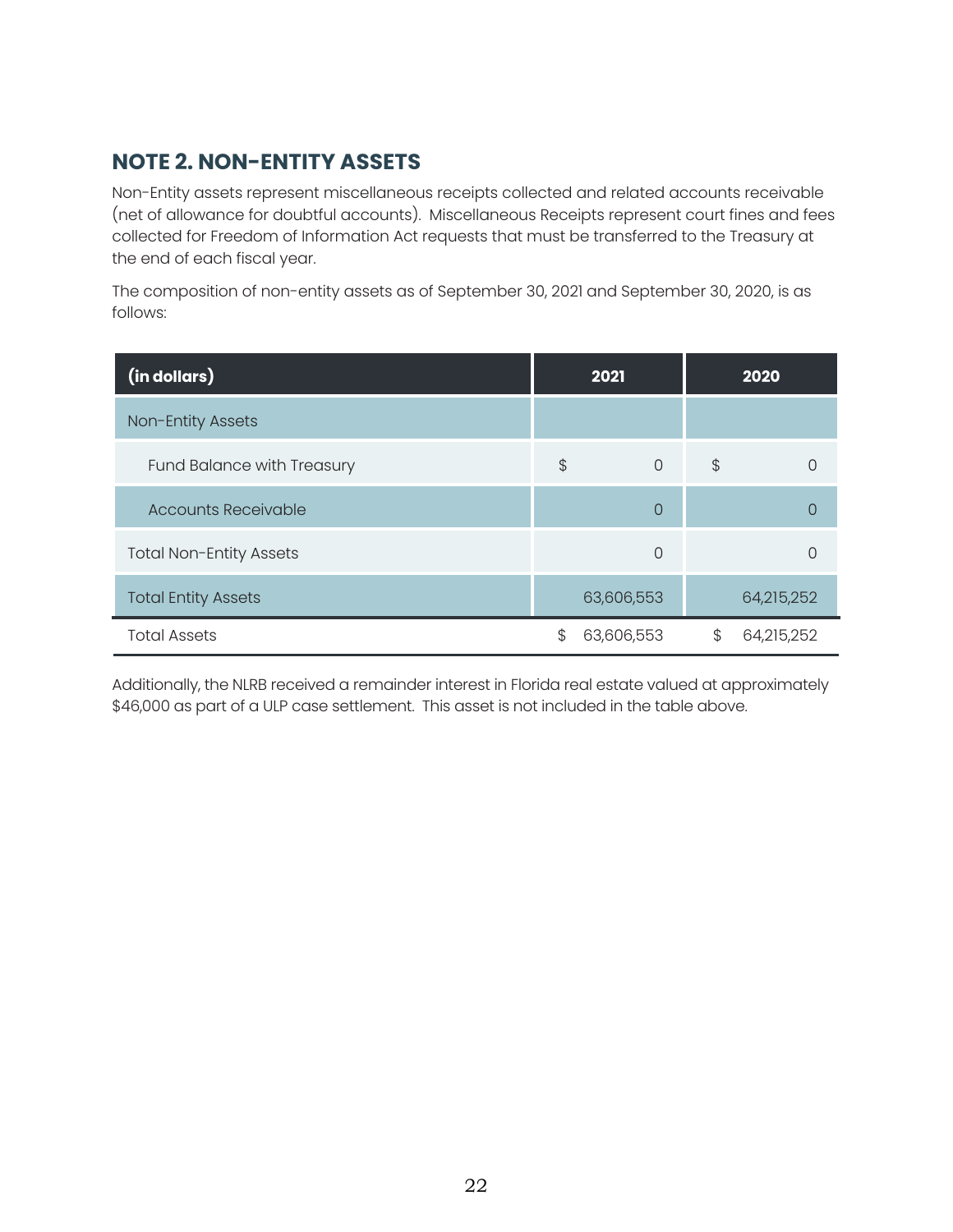# **NOTE 3. FUND BALANCE WITH TREASURY**

Treasury performs cash management activities for all federal agencies. The NLRB's Fund Balance with Treasury represents the right of the NLRB to draw down funds from Treasury for expenses and liabilities. Status of Fund Balance with Treasury as of September 30, 2021 and September 30, 2020 consists of the following:

## **FUND BALANCE WITH TREASURY**

| (in dollars)                             | 2021                      | 2020                      |
|------------------------------------------|---------------------------|---------------------------|
| Status of Fund Balance with Treasury     |                           |                           |
| Unobligated Balance                      |                           |                           |
| Available                                | $\mathfrak{S}$<br>748,444 | $\mathfrak{S}$<br>469,844 |
| Unavailable                              | 10,455,135                | 11,061,121                |
| Obligated Balance Not Yet Disbursed      | 43,706,908                | 41,534,798                |
| Non-budgetary Fund Balance with Treasury | $\Omega$                  | O                         |
| Total                                    | \$<br>54,910,487          | 53,065,763<br>\$          |

The status of the fund balance may be classified as unobligated available, unobligated unavailable, or obligated. Unobligated funds, depending on budget authority, are generally available for new obligations in the current year of operations. Unavailable unobligated balances are not available to fund new obligations because they are expired. The obligated but not yet disbursed balance represents amounts designated for payment of goods and services ordered but not yet received or goods and services received but for which payment has not yet been made.

Obligated and unobligated balances reported for the status of Fund Balance with Treasury do not agree with obligated and unobligated balances reported on the Statement of Budgetary Resources because the Fund Balance with Treasury includes items for which budgetary resources are not recorded, such as deposit funds and miscellaneous receipts (non-entity).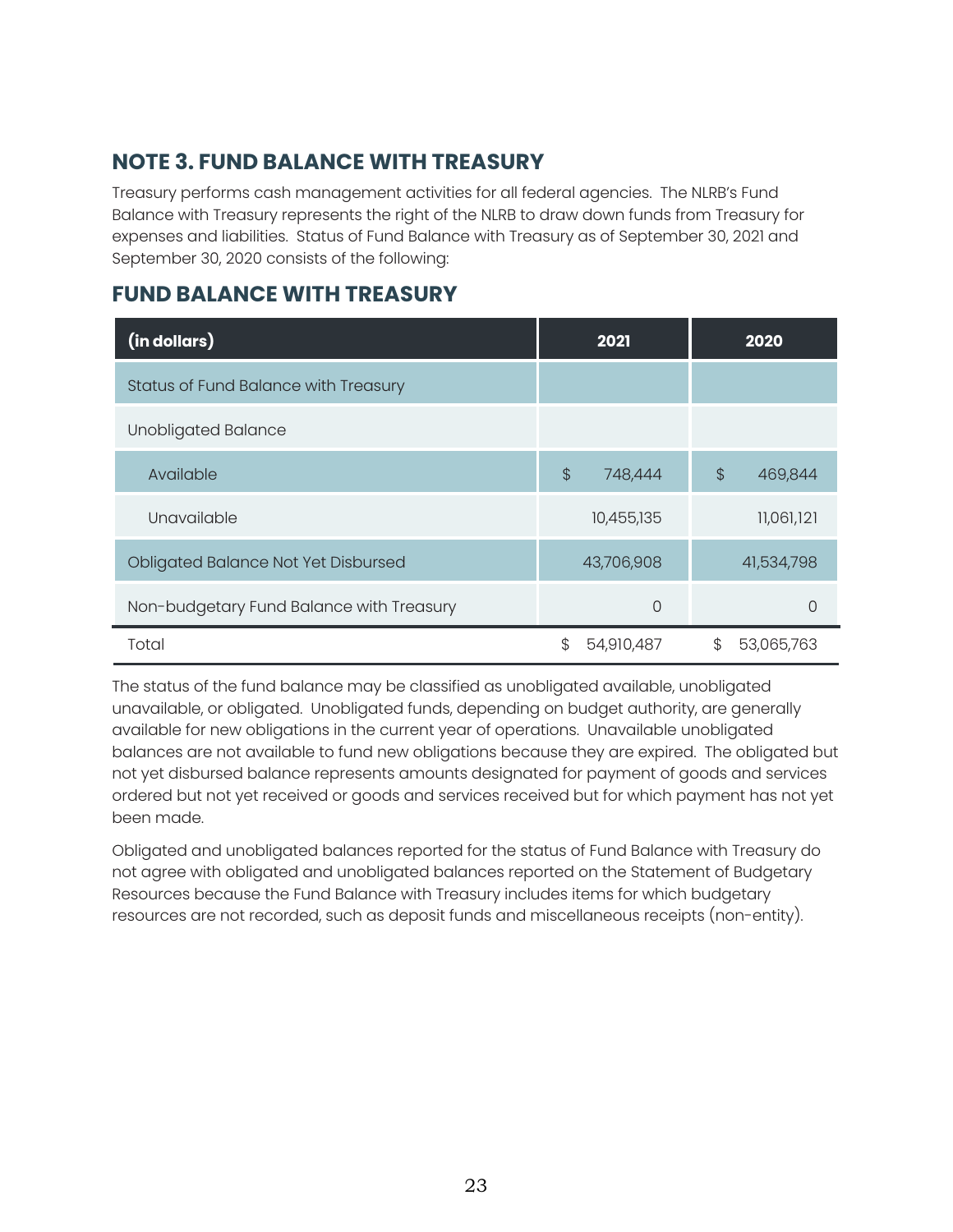# **NOTE 4. ADVANCES**

## Intragovernmental

As of September 30, 2021, and 2020, the NLRB reported advances to the Department of Transportation for the employee transit subsidy program totaling \$1,646 and \$28,050 respectively.

## Public

As of September 30, 2021, and 2020, the NLRB reported advances for postage meter funding totaling \$26,706 and \$25,658 respectively.

# **NOTE 5. ACCOUNTS RECEIVABLE, NET**

As of September 30, 2021, and 2020, the NLRB reported accounts receivable, net totaling \$768,197 and \$665,283 respectively. In FY 2021, the NLRB had receivables related to reimbursable agreements with the Office of Personnel Management (OPM) for the Emergency Paid Leave (EPL) and the Federal Emergency Management Agency (FEMA) for the Surge Capacity Force that was not collected as of September 30, 2021.

| (in dollars)                    | 2021          | 2020               |
|---------------------------------|---------------|--------------------|
| Intragovernmental               |               |                    |
| <b>Accounts Receivable</b>      | \$<br>67,906  | $\mathcal{L}$<br>0 |
| With the public                 |               |                    |
| Accounts receivable             | 756,187       | 769,981            |
| <b>Total Account Receivable</b> | 824,093       | 769,981            |
| Allowance for doubtful accounts | (55,896)      | (104, 698)         |
| Accounts receivable, net        | 768,197<br>\$ | 665,283<br>\$      |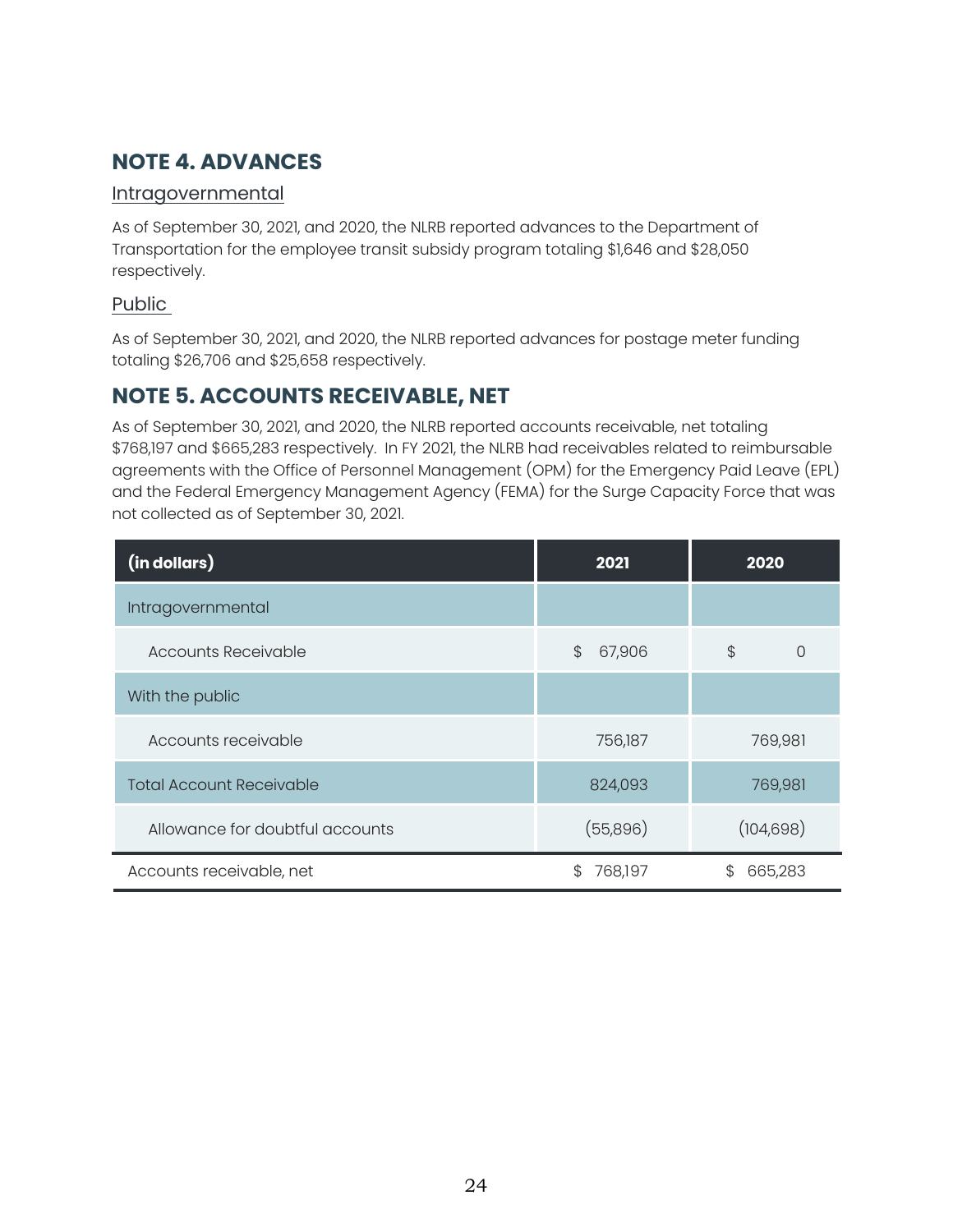# **NOTE 6. GENERAL PROPERTY, PLANT AND EQUIPMENT**

General property, plant, and equipment consists of that property which is used in operations and consumed over time. The table below summarizes the cost and accumulated depreciation for general property, plant and equipment.

|                                     | 2021            |                                               |                           |
|-------------------------------------|-----------------|-----------------------------------------------|---------------------------|
| (in dollars)                        | Asset<br>Cost   | Accumulated<br>Depreciation /<br>Amortization | <b>Net Asset</b><br>Value |
| Equipment                           | \$<br>3,859,957 | 2,469,793<br>\$                               | \$<br>1,390,164           |
| Leasehold Improvements              | 6,935,780       | 3,896,065                                     | 3,039,715                 |
| Internal Use Software               | 45,060,728      | 41,591,090                                    | 3,469,638                 |
| IUS in Development                  | $\Omega$        | $\Omega$                                      | $\Omega$                  |
| Total Property, Plant and Equipment | \$55,856,465    | \$47,956,948                                  | \$7,899,517               |

|                                            | 2020            |                                               |                         |
|--------------------------------------------|-----------------|-----------------------------------------------|-------------------------|
| (in dollars)                               | Asset<br>Cost   | Accumulated<br>Depreciation /<br>Amortization | Net Asset<br>Value      |
| Equipment                                  | \$<br>2,033,178 | $\mathcal{L}$<br>2,009,367                    | $\frac{1}{2}$<br>23,811 |
| Leasehold Improvements                     | 6,935,780       | 3,202,487                                     | 3,733,293               |
| Internal Use Software                      | 42,063,312      | 38,356,231                                    | 3,707,081               |
| <b>IUS in Development</b>                  | 2,966,313       | 0                                             | 2,966,313               |
| <b>Total Property, Plant and Equipment</b> | \$53,998,583    | 43,568,085<br>\$                              | \$10,430,498            |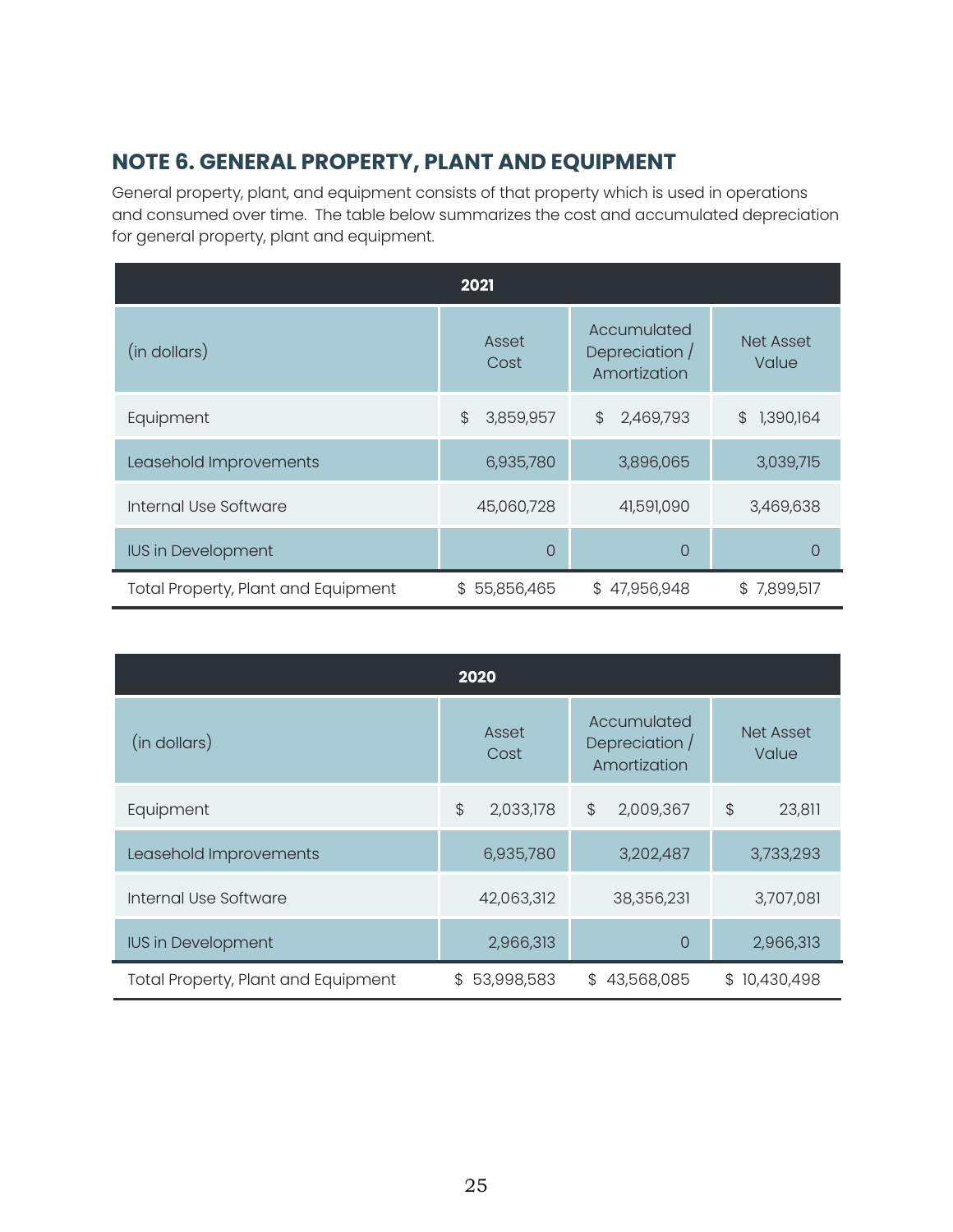# **NOTE 7. LIABILITIES NOT COVERED BY BUDGETARY RESOURCES**

Liabilities are classified as liabilities covered by budgetary resources, liabilities not covered by budgetary resources, and liabilities not requiring budgetary resources. The NLRB's liabilities not covered by budgetary resources represent amounts owed in excess of available congressionally appropriated funds or other amounts. The custodial liability represents court fines and fees collected for Freedom of Information Act requests that must be transferred to the Treasury at the end of each fiscal year.

The composition of liabilities not covered by budgetary resources as of September 30, 2021 and September 30, 2020, is as follows:

| (in dollars)                                                | 2021                    | 2020                       |
|-------------------------------------------------------------|-------------------------|----------------------------|
| Liabilities Not Covered by Budgetary Resources              |                         |                            |
| Intragovernmental                                           |                         |                            |
| $FFCA - Unfunded$                                           | $\mathcal{L}$<br>48,452 | $\frac{1}{2}$<br>176,461   |
| Total Intragovernmental                                     | 48,452                  | 176,461                    |
| Liabilities with the Public                                 |                         |                            |
| <b>Estimated Future FECA</b>                                | 497,655                 | 2,354,777                  |
| <b>Accrued Annual Leave</b>                                 | 16,448,720              | 16,114,022                 |
| <b>Total Liabilities Not Covered by Budgetary Resources</b> | 16,994,827              | 18,645,260                 |
| <b>Total Liabilities Covered by Budgetary Resources</b>     | 15,490,489              | 13,841,067                 |
| <b>Total Liabilities</b>                                    | 32,485,316<br>\$        | 32,486,327<br>$\mathbb{S}$ |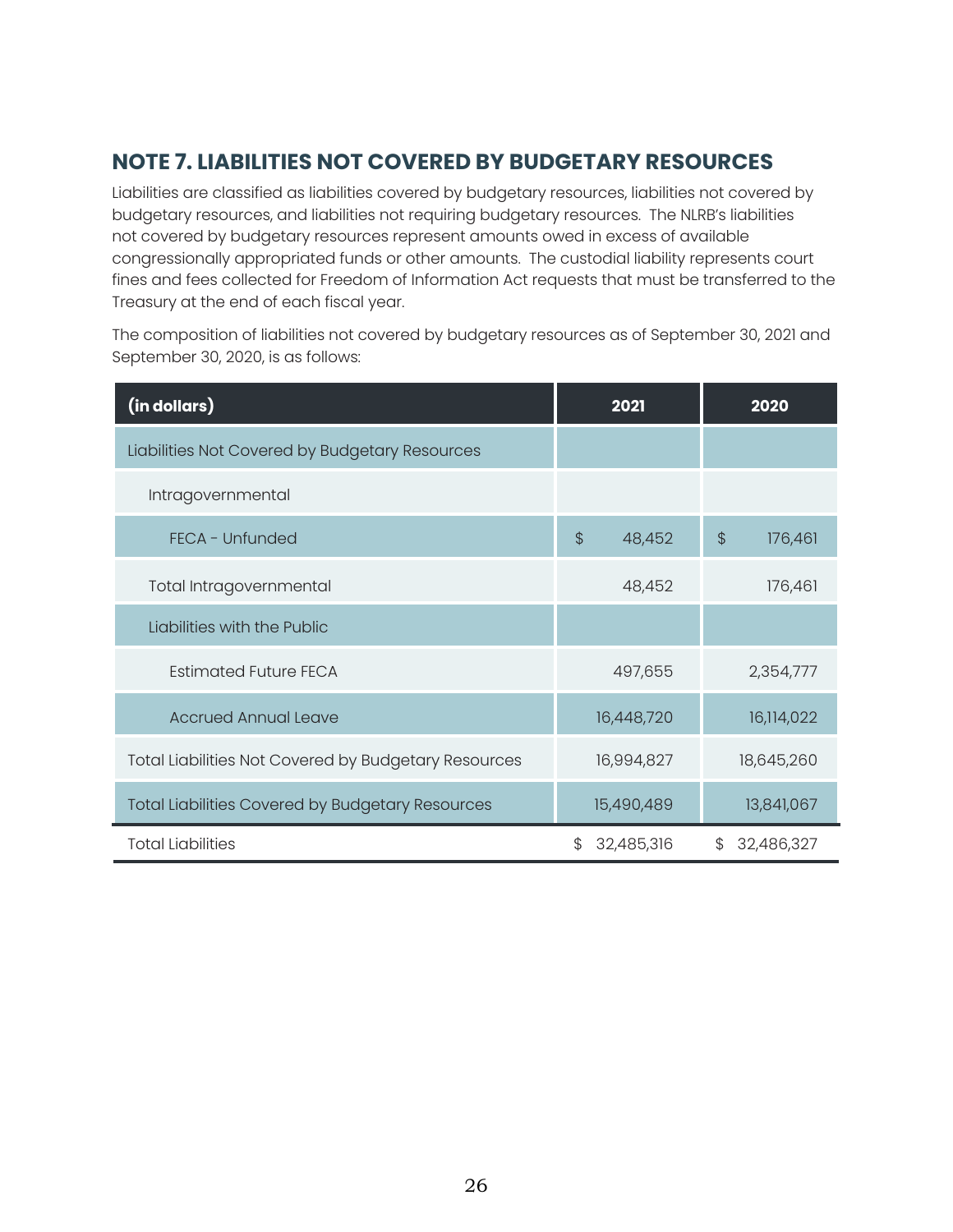# **NOTE 8. INTRAGOVERNMENTAL COSTS AND EXCHANGE REVENUE**

For the intragovernmental costs, the buyer and seller are both federal entities. The earned revenue is the reimbursable costs from other federal entities. The NLRB has the authority to provide administrative law judges' services to other federal entities. There is no exchange revenue with the public.

| (in dollars)                                    | 2021                         | 2020                        |
|-------------------------------------------------|------------------------------|-----------------------------|
| <b>Resolve Unfair Labor Practices</b>           |                              |                             |
| Intragovernmental Costs                         | 81,902,714<br>$\mathfrak{L}$ | 79,240,403<br>$\mathcal{L}$ |
| Costs with the Public                           | 176,255,833                  | 180,513,973                 |
| Total Net Cost - Resolve Unfair Labor Practices | 258,158,547                  | 259,754,376                 |
| <b>Resolve Representation Cases</b>             |                              |                             |
| Intragovernmental Costs                         | 8,908,588                    | 8,814,272                   |
| Costs with the Public                           | 19,171,413                   | 20,079,397                  |
| Total Net Cost - Resolve Representation Cases   | 28,080,001                   | 28,893,669                  |
| Less: Earned Revenue                            | (98,171)                     | (16, 104)                   |
| Net Cost of Operations                          | 286,140,377<br>\$            | 288,631,941<br>\$           |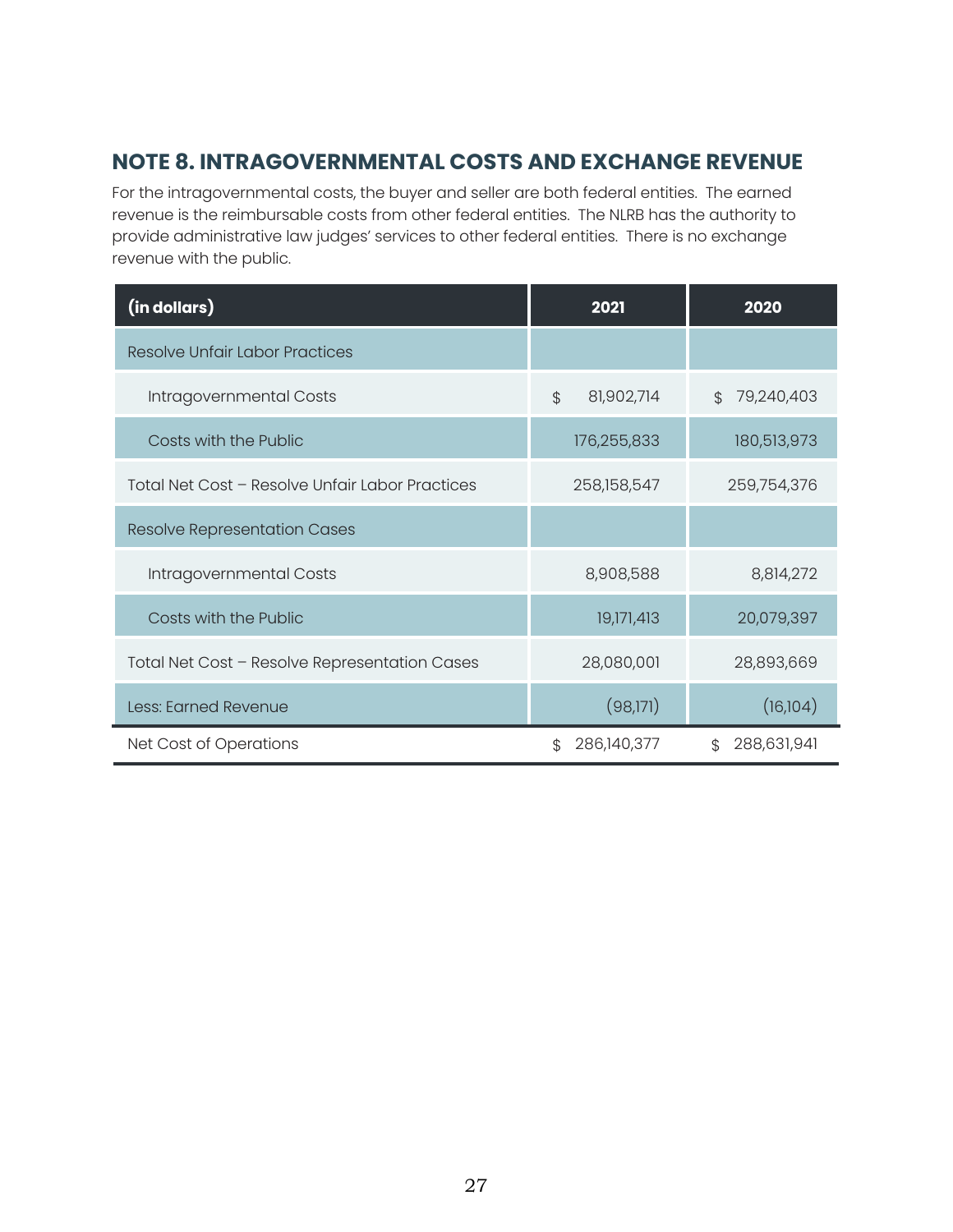## **NOTE 9. OPERATING LEASES**

**GSA Real Property.** The NLRB's facilities are rented from the GSA, which charges rent that is intended to approximate commercial rental rates. The terms of the NLRB's occupancy agreements with GSA will vary according to whether the underlying assets are owned by GSA or rented by GSA from the private sector. The NLRB has occupancy agreements with GSA, which set forth terms and conditions for the space the Agency will occupy for an extended period. Included within the occupancy agreements are 120 to 180-day notification requirements for the Agency to release space. For purposes of disclosing future operating lease payments in the table below, federally owned leases are included in FYs 2021 through 2026.

Rental expenses for operating leases for the period ended September 30, 2021, were \$23,663,212 for Agency leased space and \$2,630,724 for Agency building security. For FY 2020 the operating lease costs were \$23,745,987 and the Agency building security portion was \$2,593,288.

| <b>Future Space Lease Payments</b> |                                         |  |  |  |
|------------------------------------|-----------------------------------------|--|--|--|
| (in dollars)<br><b>Fiscal Year</b> | <b>GSA Real</b><br><b>Property Cost</b> |  |  |  |
| 2022                               | \$<br>24,316,834                        |  |  |  |
| 2023                               | 25,046,400                              |  |  |  |
| 2024                               | 25,797,800                              |  |  |  |
| 2025                               | 26,571,800                              |  |  |  |
| 2026                               | 27,368,900                              |  |  |  |
| After 5 Years                      | 28,189,950                              |  |  |  |
| Total                              | \$<br>157,291,684                       |  |  |  |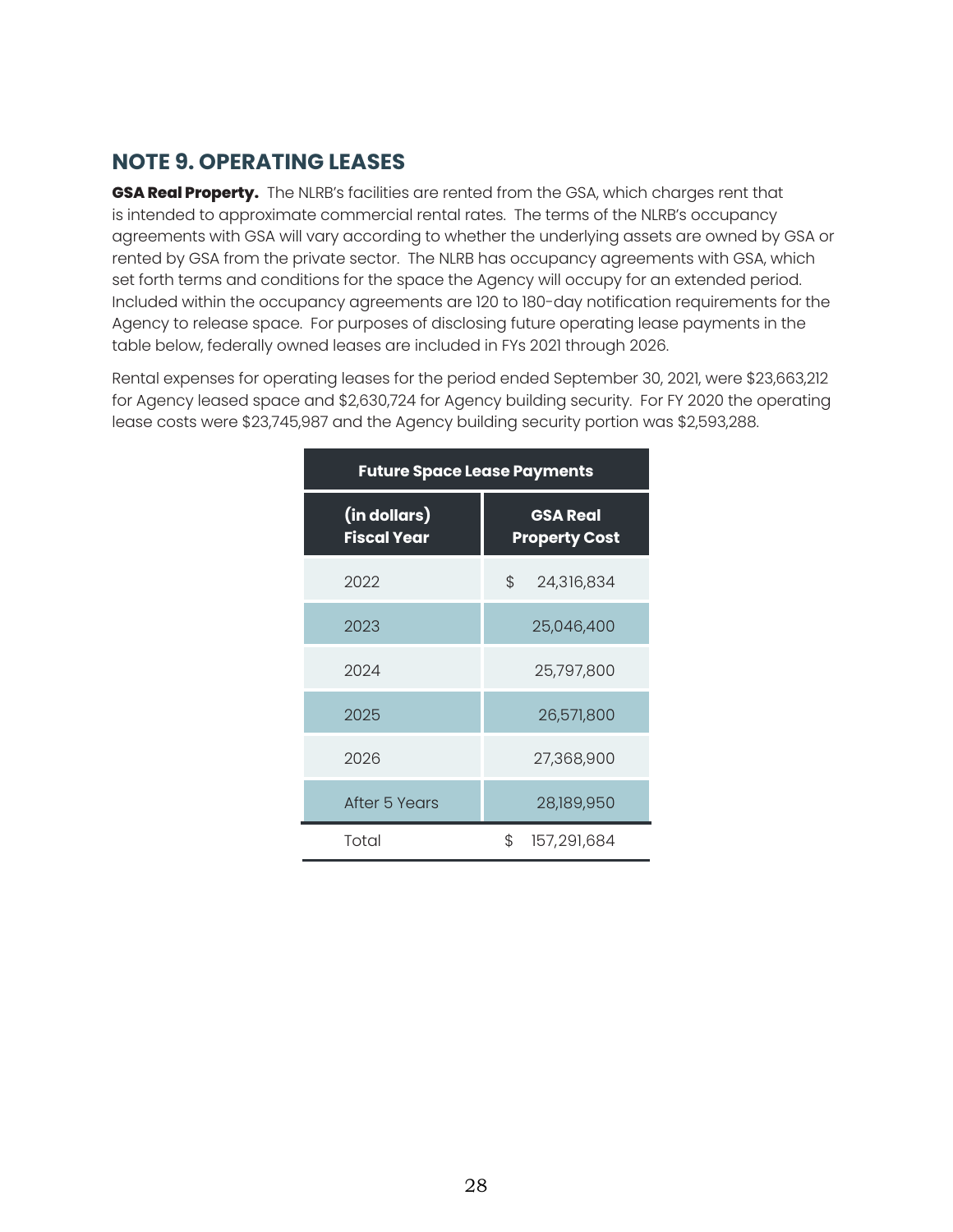**GSA Fleet.** The future fleet payments reflect the expense for 13 vehicles used for official the NLRB business throughout the U.S. Expenses for the fleet vehicles for the period ending September 30, 2021 were \$46,320; for FY 2020 the costs were \$45,814.

| <b>Future Fleet Lease Payments</b> |                        |  |  |  |
|------------------------------------|------------------------|--|--|--|
| (in dollars)<br><b>Fiscal Year</b> | <b>GSA Fleet Cost</b>  |  |  |  |
| 2022                               | 50,400<br>$\mathbb{S}$ |  |  |  |
| 2023                               | 51,912                 |  |  |  |
| 2024                               | 53,469                 |  |  |  |
| 2025                               | 55,073                 |  |  |  |
| 2026                               | 56,726                 |  |  |  |
| <b>After 5 Years</b>               | 58,427                 |  |  |  |
| Total                              | \$<br>326,007          |  |  |  |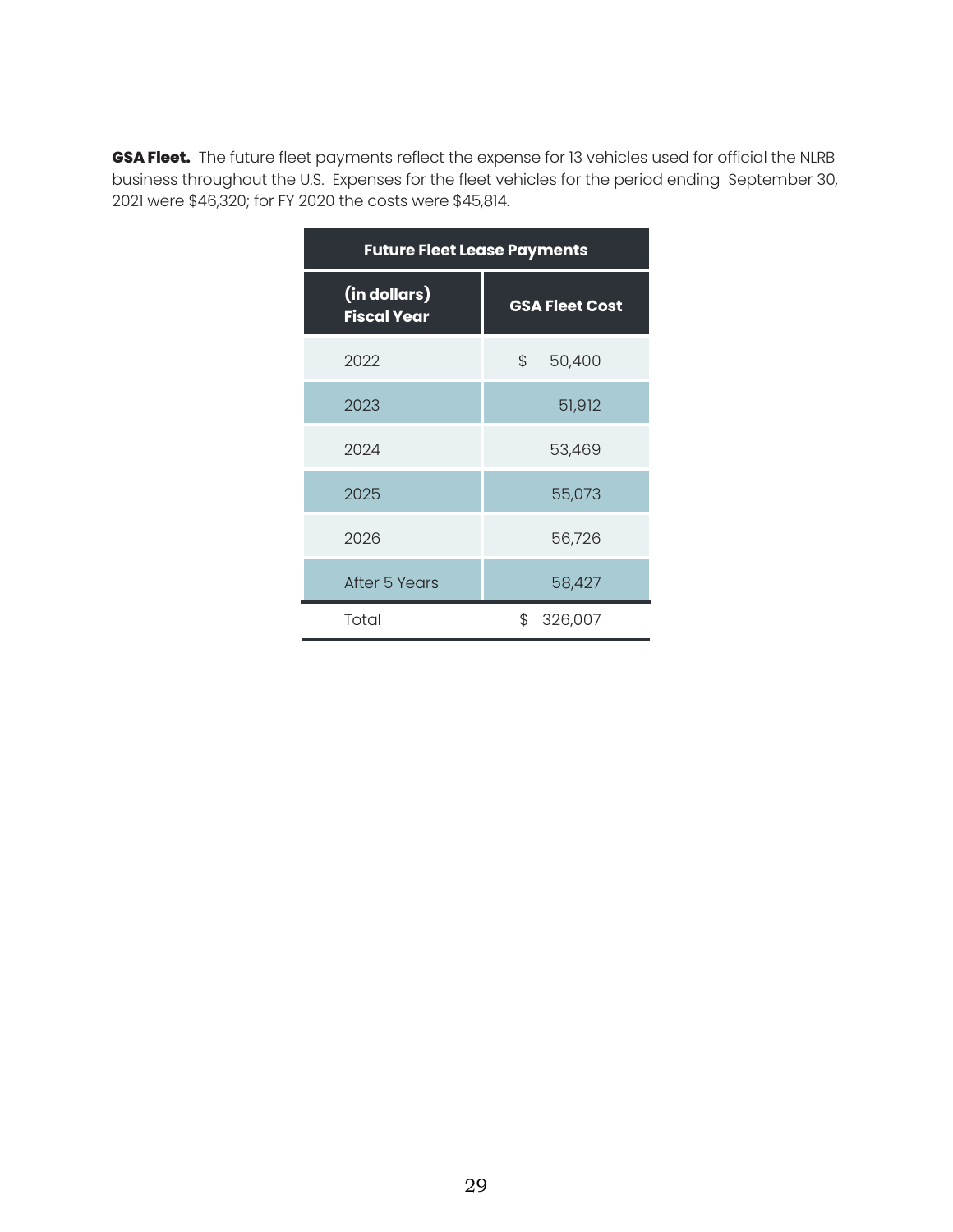**Commercial Copiers.** The commercial copier rental expense reflects lease contracts for copy machines located at the NLRB Headquarters and Field Offices. For FY 2021 the commercial copier yearly contract is \$154,288; for FY 2020 the cost was \$154,288.

| <b>Future Copier Lease Payments</b> |                                    |  |  |  |
|-------------------------------------|------------------------------------|--|--|--|
| (in dollars)<br><b>Fiscal Year</b>  | <b>Copier</b><br><b>Lease Cost</b> |  |  |  |
| 2022                                | \$<br>154,288                      |  |  |  |
| 2023                                | 154,288                            |  |  |  |
| 2024                                | 180,000                            |  |  |  |
| 2025                                | 185,400                            |  |  |  |
| 2026                                | 190,962                            |  |  |  |
| After 5 Years                       | 196,691                            |  |  |  |
| Total                               | \$1,061,629                        |  |  |  |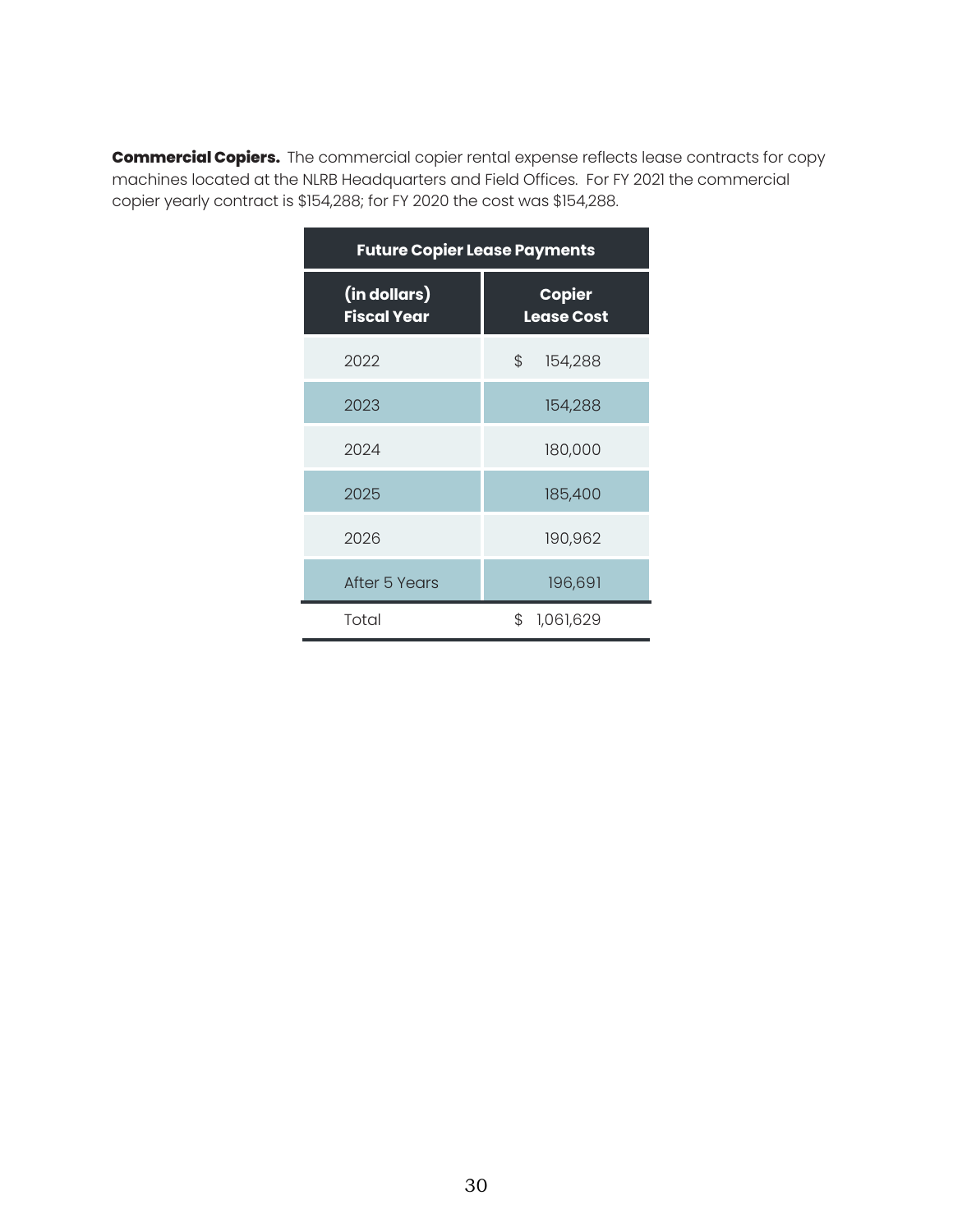**Digital Mailing System.** The digital mailing system expense reflects lease contracts for mailing systems and postage meters located at the NLRB Headquarters and Field Offices. For FY 2021 the digital mailing system yearly contract is \$62,368; for 2020 the cost was \$63,615.

| <b>Future Digital Mailing Lease Payments</b> |                                             |  |  |  |
|----------------------------------------------|---------------------------------------------|--|--|--|
| (in dollars)<br><b>Fiscal Year</b>           | <b>Digital Mailing</b><br><b>Lease Cost</b> |  |  |  |
| 2022                                         | $\mathbb{S}^-$<br>114,184                   |  |  |  |
| 2023                                         | 108,723                                     |  |  |  |
| 2024                                         | 108,723                                     |  |  |  |
| 2025                                         | 108,723                                     |  |  |  |
| 2026                                         | 114,160                                     |  |  |  |
| After 5 Years                                | 119,868                                     |  |  |  |
| Total                                        | \$<br>674,381                               |  |  |  |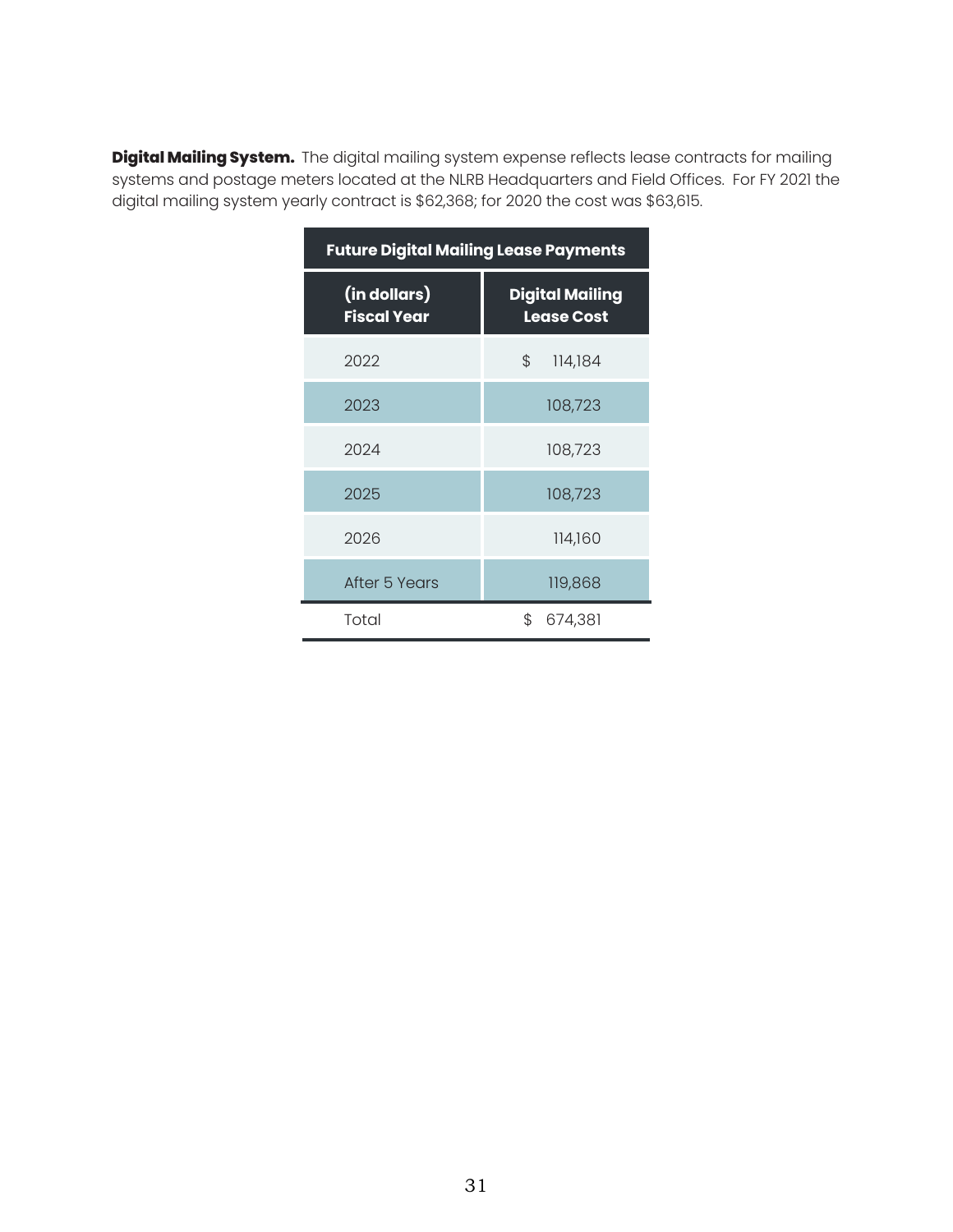# **NOTE 10. INTER-ENTITY COSTS**

Goods and services are received from other federal entities at no cost or at a cost less than the full cost to the providing federal entity. Consistent with accounting standards, certain costs of the providing entity that are not fully reimbursed are recognized as imputed cost in the Statement of Net Cost and are offset by imputed revenue in the Statement of Changes in Net Position. Such imputed costs and revenues relate to employee benefits. However, unreimbursed costs of goods and services other than those identified are not included the financial statements.

OPM pays pension and other future retirement benefits on behalf of federal agencies for federal employees. OPM provides rates for recording the estimated cost of pension and other future retirement benefits paid by OPM on behalf of federal agencies. The costs of these benefits are reflected as imputed financing in the consolidated financial statements. Expenses of the NLRB paid or to be paid by other federal agencies at September 30, 2021 and 2020 consisted of:

| (in dollars)                                   | 2021            | 2020         |
|------------------------------------------------|-----------------|--------------|
| Office of Personnel Management:                |                 |              |
| <b>Pension Expenses</b>                        | \$<br>2,467,290 | \$2,490,860  |
| Federal Employees Health Benefits              | 10,417,004      | 10,025,397   |
| Federal Employees Group Life Insurance Program | 25,095          | 24,721       |
| <b>Total Imputed Financing Costs</b>           | \$12,909,389    | \$12,540,978 |

## **NOTE 11. STATEMENT OF BUDGETARY RESOURCES**

The Statement of Budgetary Resources provides information about how budgetary resources were made available as well as their status at the end of the period. It is the only financial statement exclusively derived from the entity's budgetary general ledger in accordance with budgetary accounting rules that are incorporated into GAAP for the Federal government. The total Budgetary Resources of \$285,624,140 as of September 30, 2021, and \$287,474,347 as of September 30, 2020, includes new budget authority, unobligated balances at the beginning of the year, spending authority from offsetting collections, recoveries of prior year obligations and permanently not available. NLRB received \$274,224,000 in appropriations as of September 30, 2021 and September 30, 2020. The NLRB's apportioned unobligated balance available at September 30, 2021 was \$748,444 and at September 30, 2020 was \$469,844.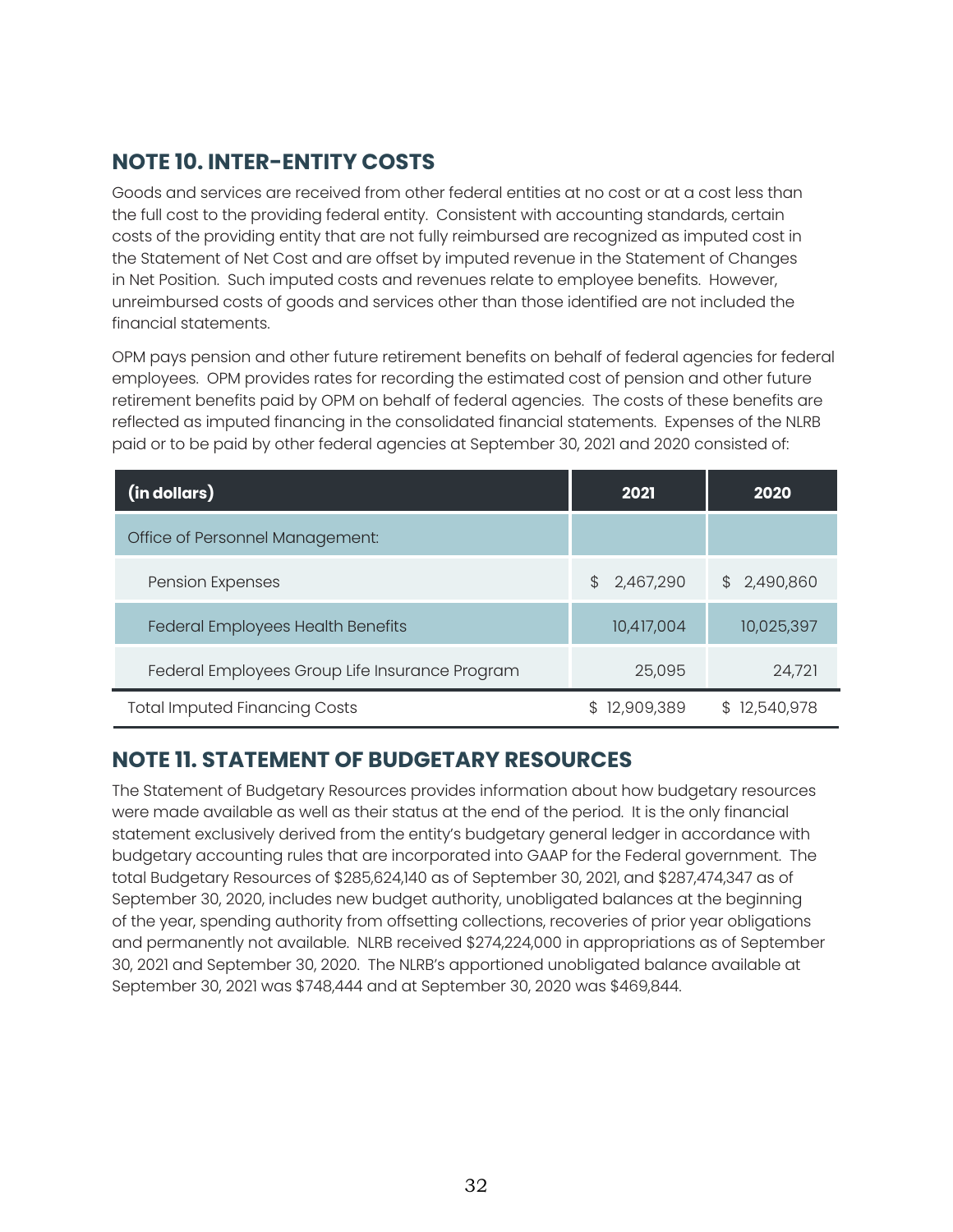# **NOTE 12. UNDELIVERED ORDERS AT THE END OF THE PERIOD**

Undelivered orders are purchase orders issued by the NLRB during the FY 2021 and the five (5) expiring fiscal years, which have not had delivery of the required product or service as of September 30, 2021 and 2020, respectively. It is anticipated that these undelivered items will be provided in future periods and will require resources obligated during the respective fiscal years.

| Undelivered Orders as of September 30, 2021 and 2020 |                          |                             |  |  |  |
|------------------------------------------------------|--------------------------|-----------------------------|--|--|--|
| (in dollars)                                         | 2021<br>2020             |                             |  |  |  |
| <b>Intragovernmental</b>                             |                          |                             |  |  |  |
| Paid                                                 | $\mathfrak{L}$<br>0      | $\mathfrak{L}$<br>$\bigcap$ |  |  |  |
| Unpaid                                               | 10,035,026<br>5,008,814  |                             |  |  |  |
| Total Intragovernmental                              | 10,035,026<br>5,008,814  |                             |  |  |  |
| <b>Public</b>                                        |                          |                             |  |  |  |
| Paid                                                 | 28,353                   | 53,708                      |  |  |  |
| Unpaid                                               | 18,298,293<br>22,691,564 |                             |  |  |  |
| <b>Total Public</b>                                  | 18,326,646<br>22,745,272 |                             |  |  |  |
| <b>Total</b>                                         | 28,361,672<br>S.         | \$27,754,086                |  |  |  |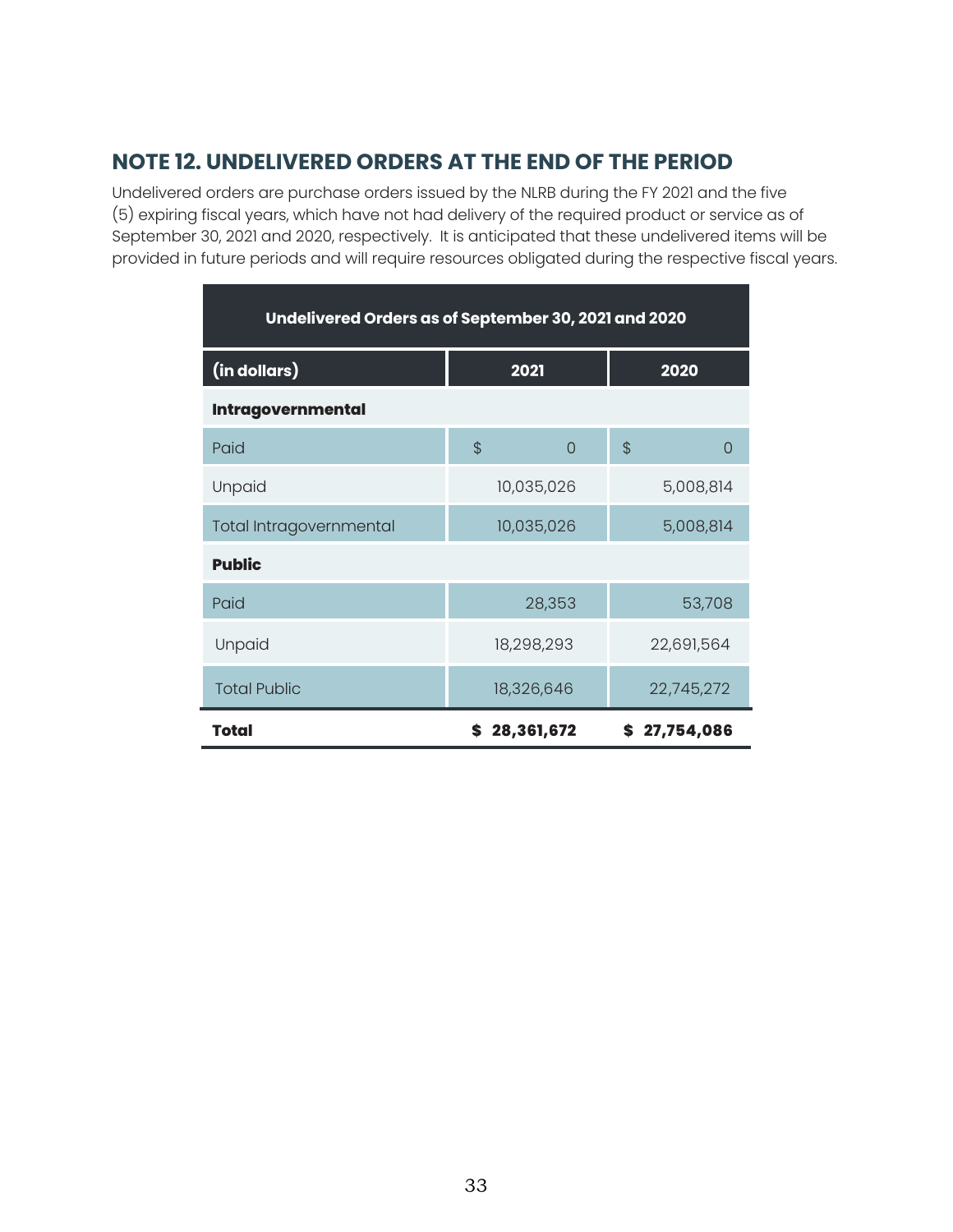# **NOTE 13. FIDUCIARY ACTIVITIES**

The NLRB Escrow Accounts are fiduciary deposit funds presented in accordance with SFFAS 31, Accounting for Fiduciary Activities, and OMB Circular A-136, *Financial Reporting Requirements*. The Escrow Accounts, Restraining Order Cases (420X6152) and Backpay Cases (402X6154) are authorized by Title 31 U.S. Code, Section 3513 and Title 29 U.S. Code, Section 151-169. The Escrow Account, Restraining Order Cases (420X6152) was established to separate cases related to protective restraining orders.

The NLRB investigates and adjudicates disputes between private sector employees, employers, and unions. Part of the NLRB's mission is to determine if the employer (or sometimes the union), herein referred to as respondent, engaged in unfair labor practices, which resulted in a loss of employment or wages for the affected employees (discriminatees). In some cases, the respondent is ordered to pay monetary amounts to the discriminatees. These payments can be paid by respondent directly to the discriminatees or they can pay the NLRB, which disburses the funds to the discriminatees. The NLRB is authorized to collect funds on behalf of discriminatees.

The fiduciary funds collected by the NLRB are held in escrow and represent funds that were collected as part of the standard Board remedy whenever a violation of the NLRA has resulted in a loss of employment or earnings. The NLRB collects the funds, and then distributes them to employees, unions, pension funds, or other discriminatees in the settlement. The NLRB has the option to invest funds in Federal government securities if the funds will remain in escrow for a lengthy period. During FY 2021, fiduciary funds were not invested.

The NLRB executed a Memorandum of Understanding (MOU) with the Treasury that established agreed upon policies and procedures for investing monies in, and redeeming investments held by, the fiduciary fund account in Treasury. The NLRB manages these funds in a fiduciary capacity and does not have ownership rights against its contributions and investments; the assets and activities summarized in the schedule below are not presented in the financial statements. The NLRB's fiduciary activities are disclosed in this note.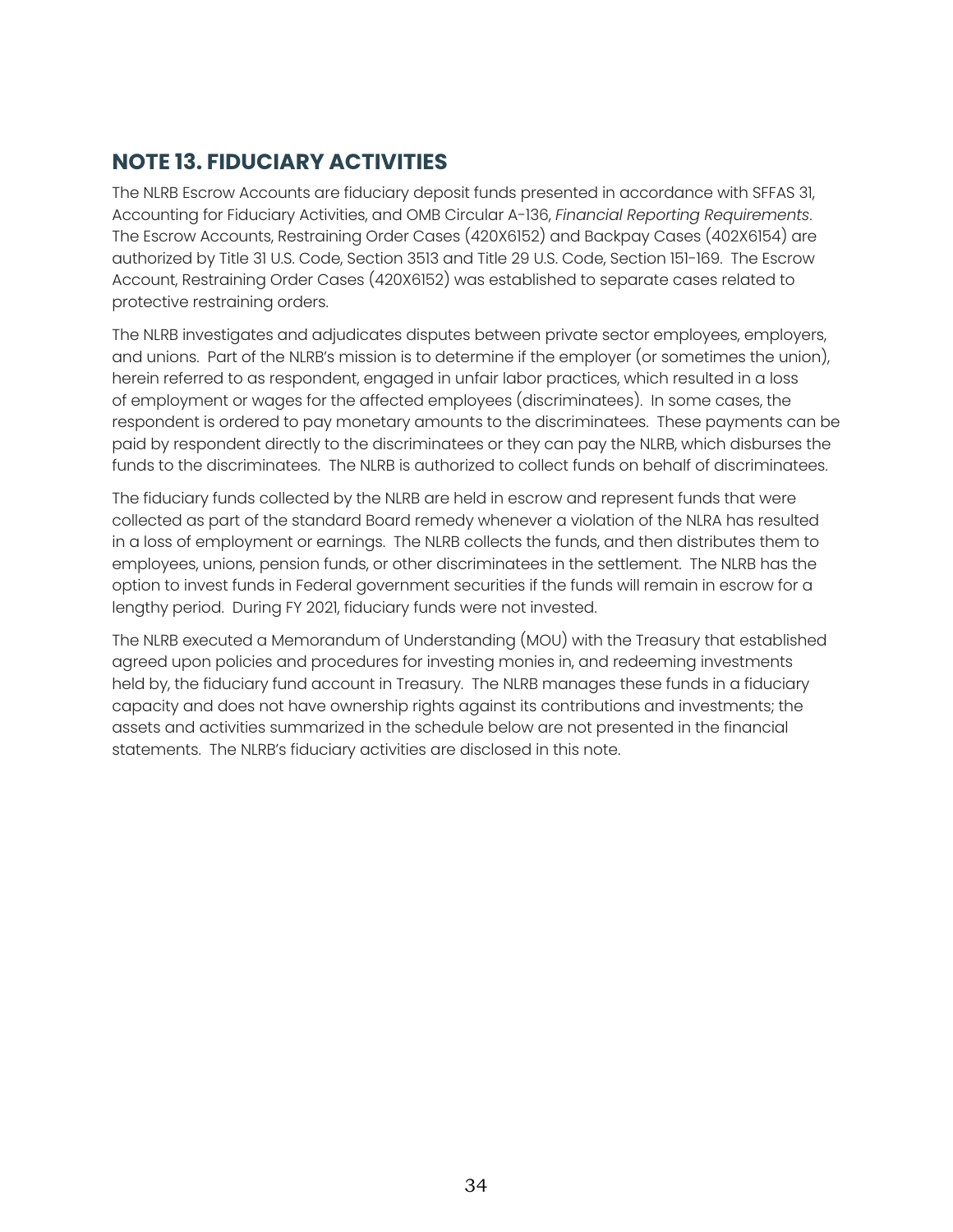| <b>Schedule of Fiduciary Activity</b><br>As of September 30, 2021 and 2020 |                  |                  |                       |                  |                  |                |
|----------------------------------------------------------------------------|------------------|------------------|-----------------------|------------------|------------------|----------------|
| (in dollars)                                                               |                  | 2021             |                       |                  | 2020             |                |
| Fiduciary<br><b>Funds</b>                                                  | Fund<br>420X6152 | Fund<br>420X6154 | Total<br><b>Funds</b> | Fund<br>420X6152 | Fund<br>420X6154 | Total<br>Funds |
| Fiduciary<br>net assets,<br>beginning of<br>year                           | \$2,000          | \$31,163,779     | \$31,165,779          | \$0              | \$7,389,554      | \$7,389,554    |
| Fiduciary<br>revenues                                                      | (2,000)          | 4,778,021        | 4,776,021             | 2,000            | 78,449,609       | 78,451,609     |
| <b>Disbursements</b><br>to and on<br>the behalf of<br>beneficiaries        | \$0              | (12,544,576)     | (12,544,576)          | \$0              | (54,675,384)     | (54, 675, 384) |
| Increase<br>(Decrease) in<br>fiduciary net<br>assets                       | (2,000)          | (7,766,555)      | (7,768,555)           | 2,000            | 23,774,225       | 23,776,225     |
| Fiduciary net<br>assets, end of<br>year                                    | \$0              | \$23,397,224     | \$23,397,224          | \$2,000          | \$31,163,779     | \$31,165,779   |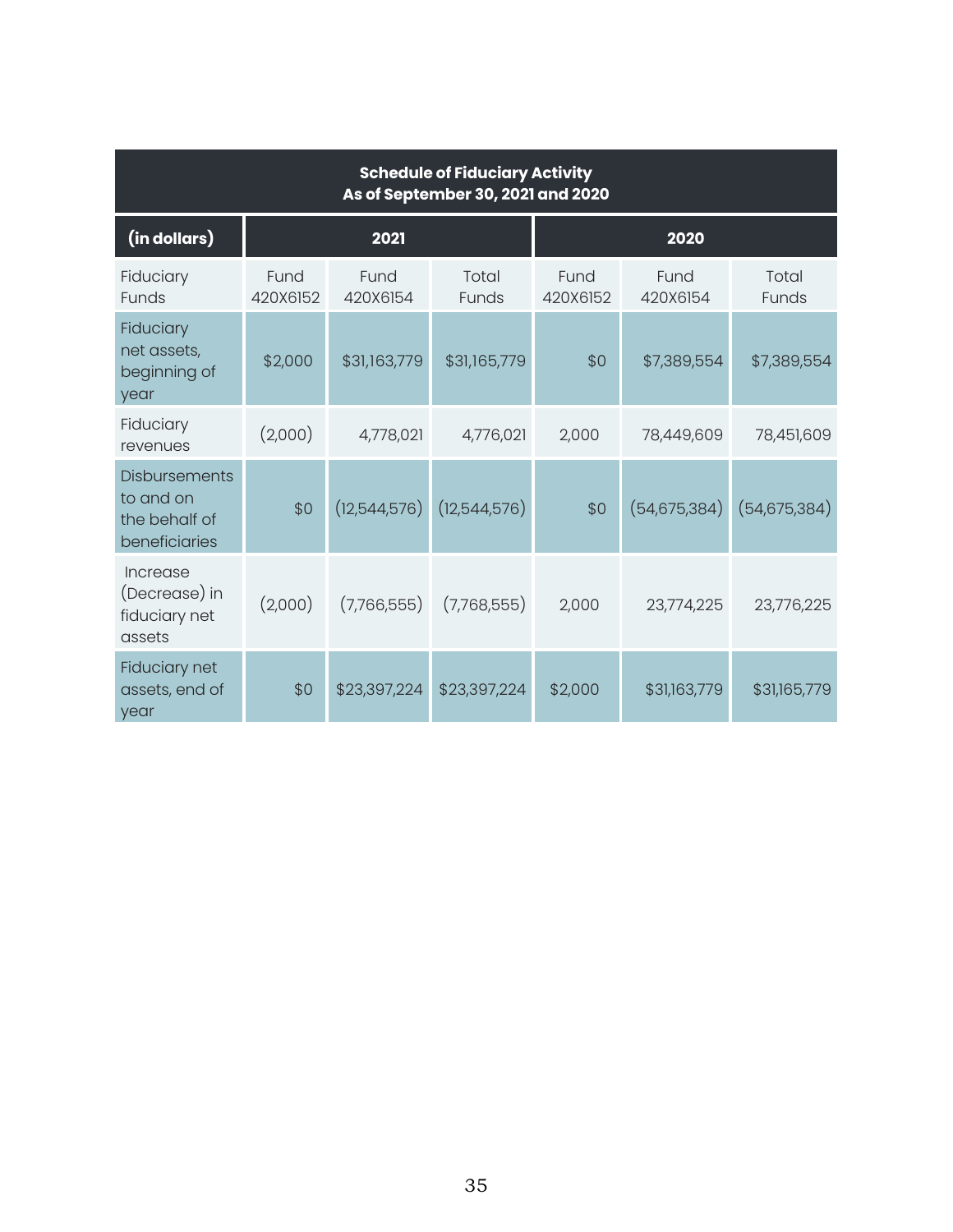| <b>Fiduciary Net Assets</b><br>As of September 30, 2021 and 2020 |                  |                  |                       |                  |                  |                       |
|------------------------------------------------------------------|------------------|------------------|-----------------------|------------------|------------------|-----------------------|
| (in<br>dollars)                                                  | 2021             |                  |                       | 2020             |                  |                       |
| Fiduciary<br><b>Funds</b>                                        | Fund<br>420X6152 | Fund<br>420X6154 | Total<br><b>Funds</b> | Fund<br>420X6152 | Fund<br>420X6154 | Total<br><b>Funds</b> |
| Fund<br><b>Balance</b><br>with<br>Treasury                       | \$0              | \$23,397,224     | \$23,397,224          | \$2,000          | \$31,163,779     | \$31,165,779          |
| Total<br>Fiduciary<br>net<br>assets                              | \$0              | \$23,397,224     | \$23,397,224          | \$2,000          | \$31,163,779     | \$31,165,779          |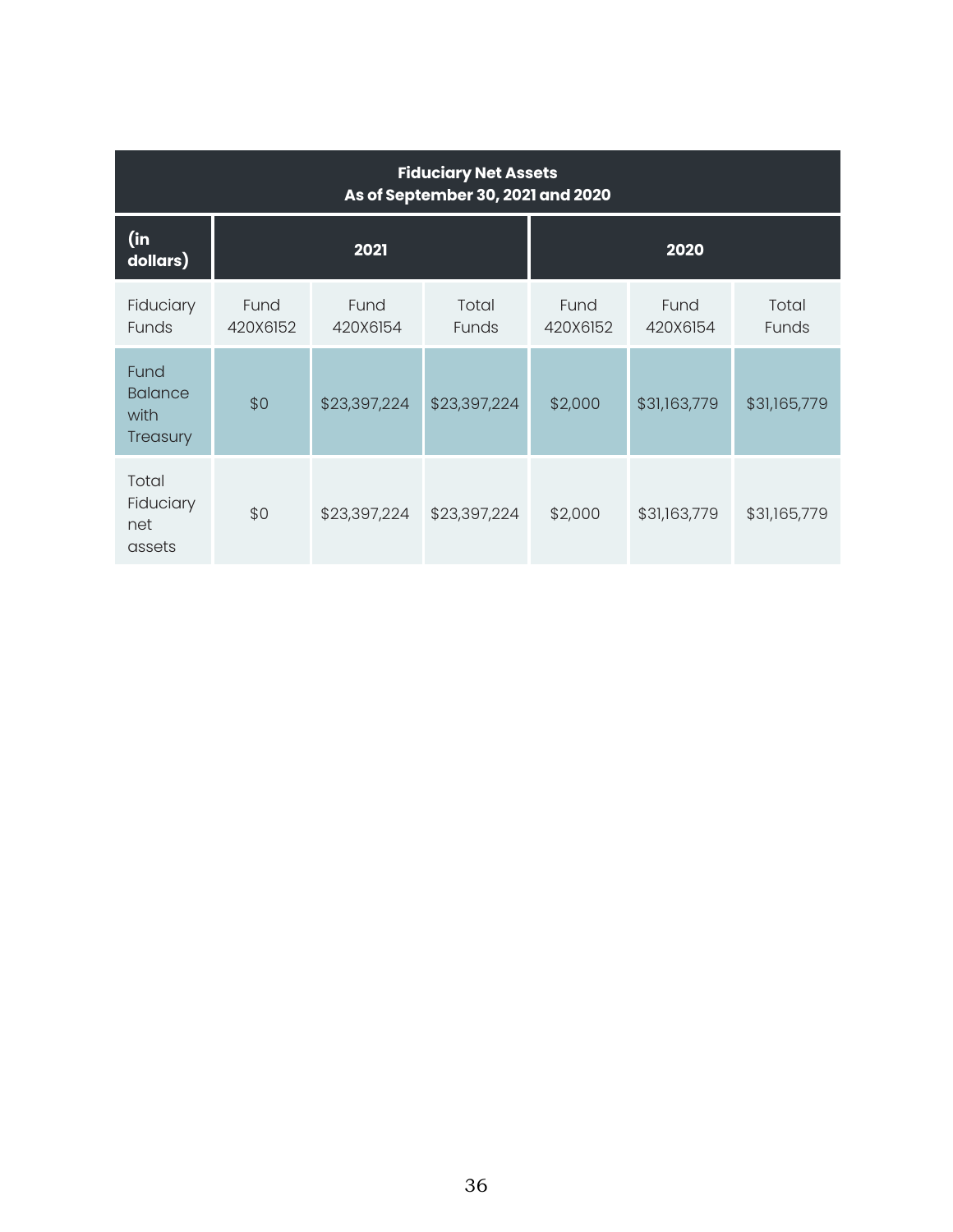# **NOTE 14. RECONCILIATION OF NET COST TO NET OUTLAYS**

SFFAS No. 53, *Budget and Accrual Reconciliation*, amended SFFAS 7, *Accounting for Revenue and Other Financing Sources and Concepts for Reconciling Budgetary and Financial Accounting* and 24, *Selected Standards for the Consolidated Financial Report of the U.S. Government*, and rescinded SFFAS 22, *Change in Certain Requirements for Reconciling Obligations and Net Cost of Operations*. SFFAS No. 53 provided for the budget and accrual reconciliation (BAR) to replace the statement of financing. The BAR explains the relationship between the NLRB's net outlays on a budgetary basis and the net cost of operations during the reporting period. The reconciliation starts with the net cost of operations as reported on the Statement of Net Cost and will be adjusted by components of net cost that are not part of net outlays. Common components include depreciation and gains and losses on disposition of assets and changes in assets and liabilities (e.g., accounts receivable, accounts payable and salaries and benefits) not affecting budget outlays. Net cost of operations is also adjusted by budget outlays that are not part of net operating cost. Components of budget outlays that are not part of net operating cost include acquisition of capital assets, inventory, and other assets. Other reconciling differences, when applicable, include timing differences.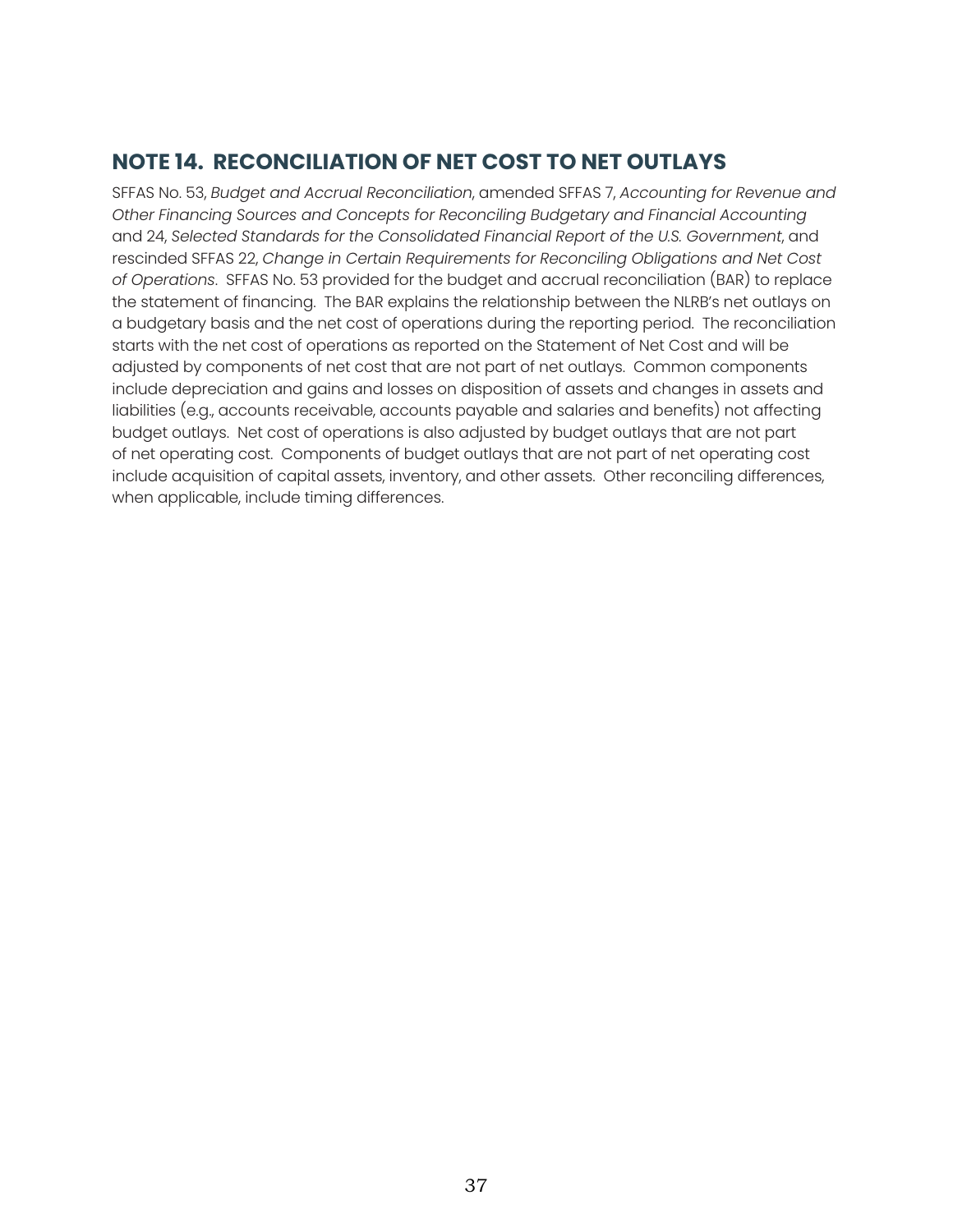| <b>Reconciliation of Net Cost to Net Outlays</b><br>As of September 30, 2021   |                        |                           |                   |  |  |
|--------------------------------------------------------------------------------|------------------------|---------------------------|-------------------|--|--|
|                                                                                | Intra-<br>governmental | <b>With the</b><br>public | <b>Total 2021</b> |  |  |
| <b>Net Cost</b>                                                                | \$90,713,131           | \$195,427,246             | \$286,140,377     |  |  |
| <b>Components of Net Cost That Are Not</b><br><b>Part of Net Outlays:</b>      |                        |                           |                   |  |  |
| Other                                                                          |                        | 13,858                    | 13,858            |  |  |
| Increase/(decrease) in assets:                                                 |                        |                           |                   |  |  |
| Accounts receivable                                                            | 67,906                 | 707,385                   | 775,291           |  |  |
| Other assets                                                                   | 26,404                 | (1,048)                   | 25,356            |  |  |
| (Increase)/decrease in liabilities:                                            |                        |                           |                   |  |  |
| Accounts payable                                                               | 458,990                | (1, 371, 941)             | (912, 951)        |  |  |
| Salaries and benefits                                                          | (261, 422)             | (539,666)                 | (801,088)         |  |  |
| <b>Other liabilities</b>                                                       | 128,009                | (14,591,598)              | (14, 463, 589)    |  |  |
| <b>Total Components of Net Cost That</b><br><b>Are Not Part of Net Outlays</b> | 419,887                | (15, 783, 010)            | (15, 363, 123)    |  |  |
| <b>Components of Net Outlays That Are</b><br><b>Not Part of Net Cost:</b>      |                        |                           |                   |  |  |
| Acquisition of capital assets                                                  |                        |                           |                   |  |  |
| <b>Total Components of Net Outlays</b><br><b>That Are Not Part of Net Cost</b> |                        |                           |                   |  |  |
| <b>Other Temporary Timing Differences</b>                                      |                        | 1,321                     | 1,321             |  |  |
| <b>Net Outlays</b>                                                             | \$91,133,018           | \$179,645,557             | \$270,778,575     |  |  |
| <b>Related Amounts on the Statement</b><br>of Budgetary Resources              |                        |                           |                   |  |  |
| Outlays, net                                                                   |                        |                           | 270,778,575       |  |  |
| Distributed offsetting receipts                                                |                        |                           | 0                 |  |  |
| <b>Agency Outlays, Net</b>                                                     |                        |                           | \$270,778,575     |  |  |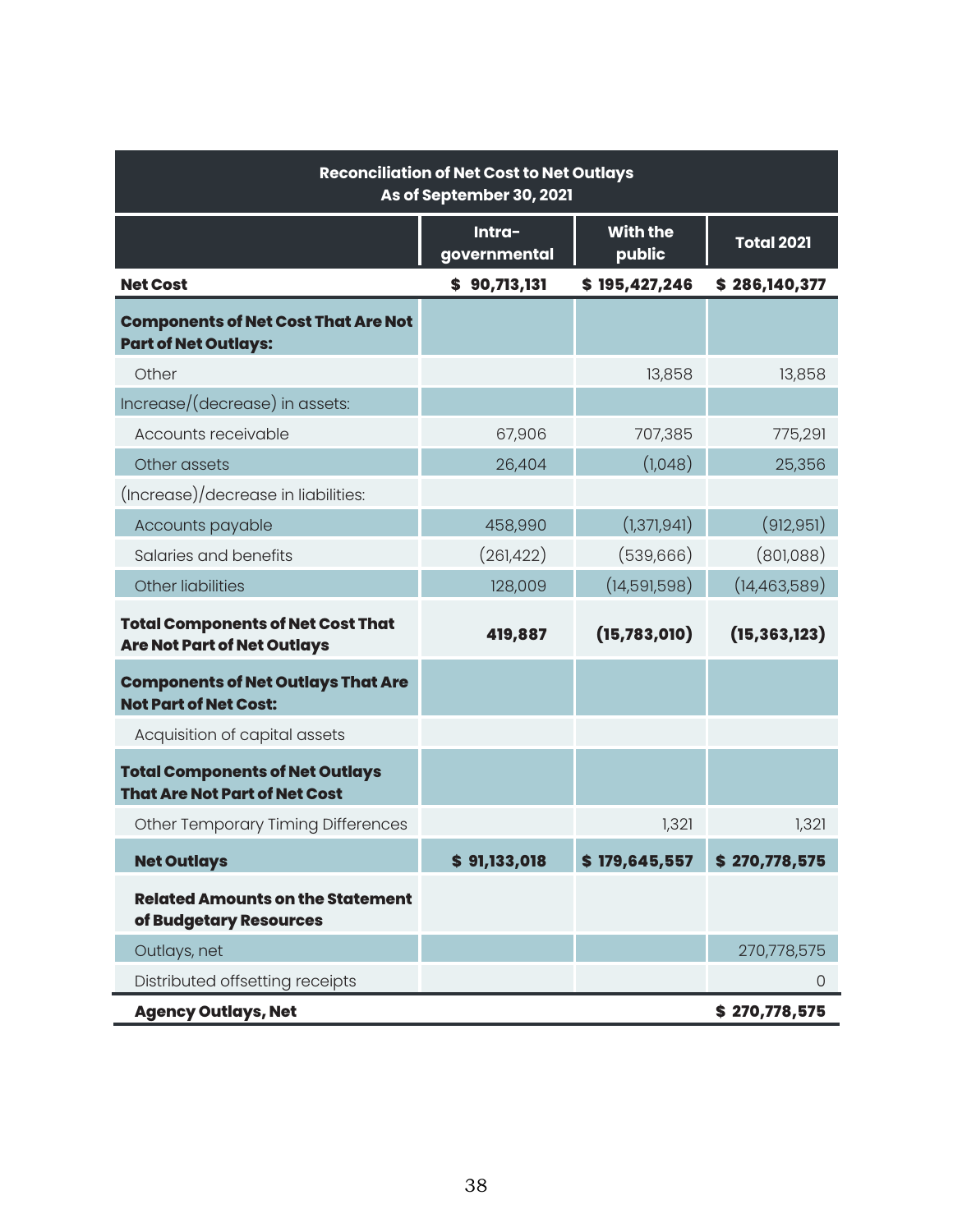| <b>Reconciliation of Net Cost to Net Outlays</b><br>As of September 30, 2020   |                             |                              |                              |  |  |
|--------------------------------------------------------------------------------|-----------------------------|------------------------------|------------------------------|--|--|
|                                                                                | Intra-<br>governmental      | <b>Total 2020</b>            |                              |  |  |
| <b>Net Cost</b>                                                                | 88,038,571<br>\$            | \$200,593,370                | 288,631,941<br>\$            |  |  |
| <b>Components of Net Cost That Are</b><br><b>Not Part of Net Outlays:</b>      |                             |                              |                              |  |  |
| Other                                                                          |                             | (2,428)                      | (2,428)                      |  |  |
| Increase/(decrease) in assets:                                                 |                             |                              |                              |  |  |
| Accounts receivable                                                            |                             | (665, 283)                   | (665, 283)                   |  |  |
| Other assets                                                                   | 28,050                      | 25,658                       | 53,708                       |  |  |
| (Increase)/decrease in liabilities:                                            |                             |                              |                              |  |  |
| Accounts payable                                                               | (821, 290)                  | (1, 217, 689)                | (2,038,979)                  |  |  |
| Salaries and benefits                                                          | (2, 245, 912)               | (7,939,147)                  | (10, 185, 059)               |  |  |
| <b>Other liabilities</b>                                                       | (223,074)                   | (3,699,190)                  | (3,922,264)                  |  |  |
| <b>Total Components of Net Cost That</b><br><b>Are Not Part of Net Outlays</b> | (3, 262, 226)               | (13, 498, 079)               | (16, 760, 305)               |  |  |
| <b>Components of Net Outlays That</b><br><b>Are Not Part of Net Cost:</b>      |                             |                              |                              |  |  |
| Acquisition of capital assets                                                  |                             | 80,558                       | 80,558                       |  |  |
| <b>Total Components of Net Outlays</b><br>That Are Not Part of Net Cost        |                             | 80,558                       | 80,558                       |  |  |
| Other Temporary Timing<br><b>Differences</b>                                   |                             | (1, 339)                     | (1, 339)                     |  |  |
| <b>Net Outlays</b>                                                             | $\frac{1}{2}$<br>84,776,345 | 187,174,510<br>$\frac{1}{2}$ | 271,950,855<br>$\frac{1}{2}$ |  |  |
| Related Amounts on the<br>Statement of Budgetary<br><b>Resources</b>           |                             |                              |                              |  |  |
| Outlays, net                                                                   |                             |                              | 271,950,855                  |  |  |
| Distributed offsetting receipts                                                |                             |                              | $\Omega$                     |  |  |
| <b>Agency Outlays, Net</b>                                                     |                             |                              | 271,950,855                  |  |  |